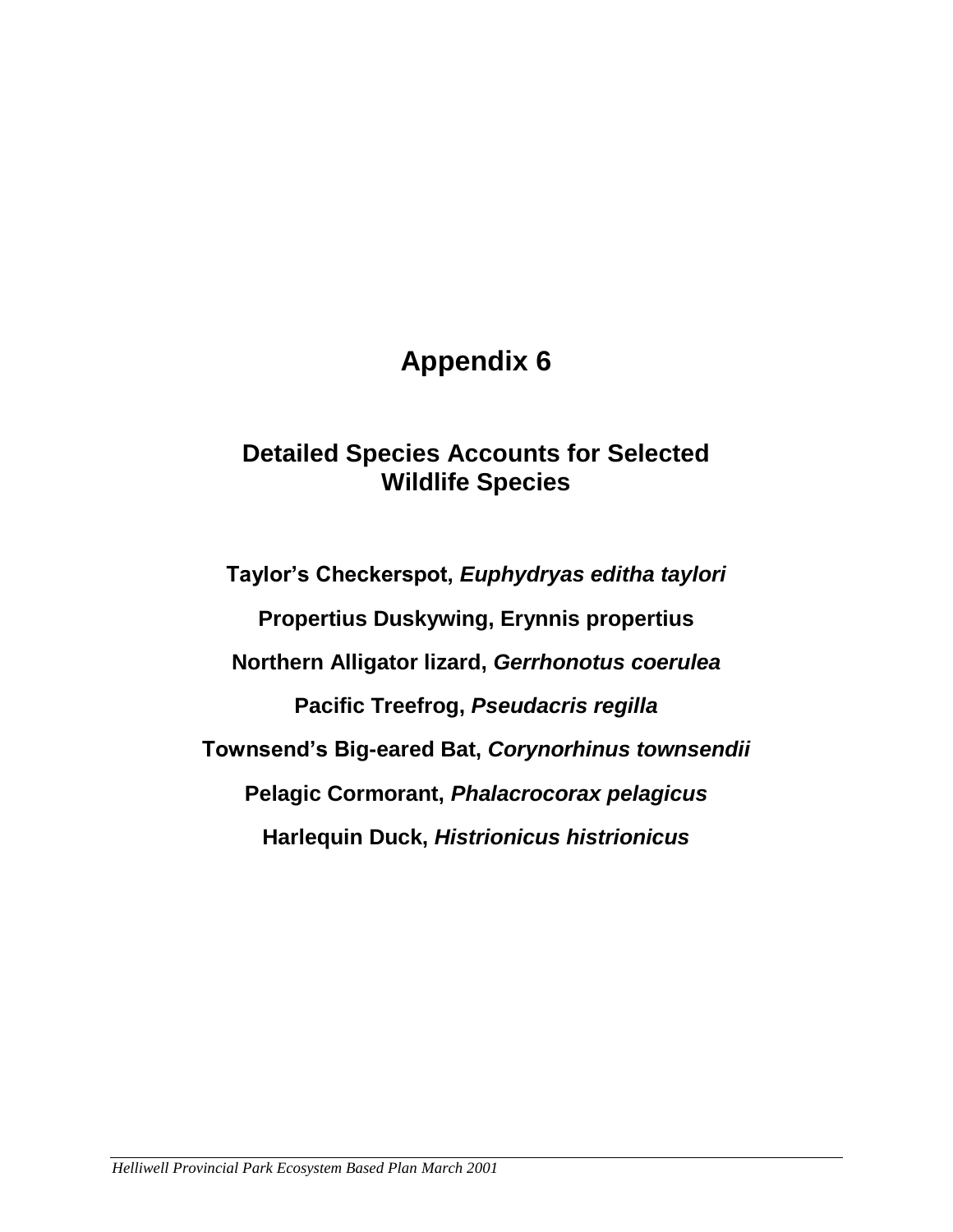# **Species Account for Taylor's Checkerspot,** *Euphydryas editha taylori*

#### **Species data**

| Common Name:                | Taylor's Checkerspot      |
|-----------------------------|---------------------------|
| Scientific Name:            | Euphydryas editha taylori |
| Species Code:               |                           |
| <b>BC</b> Status:           | Red-listed                |
| Identified Wildlife Status: | Yes                       |
| <b>COSEWIC Status:</b>      | Endangered                |

Taylor's Checkerspot, *Euphydryas editha taylori* belongs to a group of related coastal subspecies of Edith's Checkerspot, *Euphydryas editha,* but *E. editha taylori* is disjunct from the other subspecies, and all coastal subspecies are endangered (Shepard 2000).

#### **Project data**

| Area:             | Helliwell Provincial Park, Hornby Island |  |
|-------------------|------------------------------------------|--|
| Ecoprovince:      | Georgia Depression                       |  |
| Ecoregions:       | Georgia – Puget Basin                    |  |
| Ecosections:      | <b>Strait of Georgia</b>                 |  |
| <b>BGC Units:</b> | <b>CDFmm</b>                             |  |
| Map Scale:        | 1:5000                                   |  |

### **1 Ecology and General Habitat Requirements**

Most of what is known of the ecology of *E. editha* is due to the work of P.R. Ehrlich and his colleagues. This species is one of the most studied North American butterflies. Studies of *E. editha taylori*, in BC, were conducted by Jon Shepard and Crispin Guppy (Guppy *et al.* 1994, Shepard 1995, 2000). *E. editha* eggs hatch in summer, about two weeks after they are laid, and then larvae begin to feed on their host plants (C. Guppy pers. comm. 2000). Primary larval food plants of *E. editha* subspecies on the Pacific Coast are plantain species (Plantago) (Johnson *et al.* 1967). In drought years when plantain species dried up, coastal *E. editha* larvae were shown to survive by moving to a secondary food plant, an owl-clover, Orthocarpus sp. (Ehrlich *et al.* 1980). In the BC population, between Mill Bay and Shawnigan Lake (now extirpated) only *Plantago lanceolata* was available for use as a larval food plant, and was used in both the summer and spring (C. Guppy pers. comm. 2000).

In summer, larvae form larval webs and enter a period of diapause or estivation, during the hot dry period. Dramatic *E. editha* population fluctuations occur, in many years, when peridiapause larvae are unable to reach sufficient size for diapause before their food plants, both plantains and owlclovers, dry up (Murphy *et al.* 1983). Thus large populations are required to act as reservoirs against random extinctions*.* Following diapause, *E. editha* larvae emerge and feed in late summer, early fall. They then enter another period of diapause and over-winter or hibernate as mid-stage larva, probably deep in the leaf litter at the base of their food plants (C. Guppy, J. Shepard pers. comm. 2000). During diapause, larvae are sensitive to temperature, humidity and fungal infections (Johnson *et al.* 1967). Larvae emerge from hibernation in spring, probably around March, as 2<sup>nd</sup> or 3<sup>rd</sup> stage larvae and start feeding again (C. Guppy pers. comm. 2000). The larvae pupate when mature, probably in the leaf litter at the base of the food plants (C. Guppy pers. comm. 2000).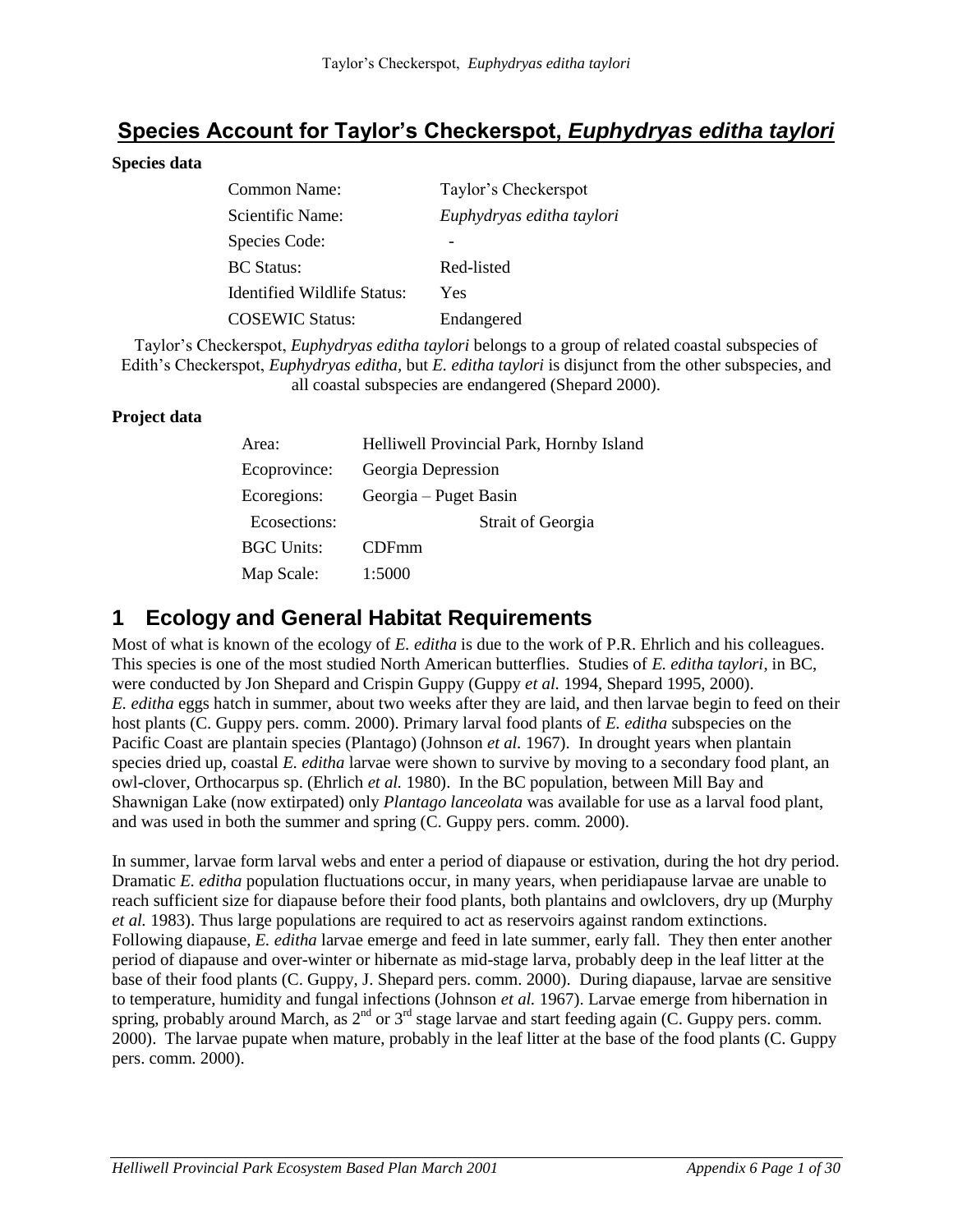From April through June (peak early May) in BC, adult Checkerspots emerge from pupae. Individual butterflies live, on average one to two weeks, depending on the temperature, the hotter and sunnier, the shorter the life span (C. Guppy pers. comm. 2000). Emergence of adults is staggered over time, with some individuals living three to four weeks, so that adults can be observed over about a six week period (C. Guppy pers. comm. 2000).

Adults lay eggs on larval food plants (Layberry *et al.* 1998, Scott 1986). Females tend to start flying about one to two weeks later than males and begin egg-laying two to three weeks after first flying (C. Guppy pers. comm. 2000). *E. editha* are capable of producing substantial numbers of eggs without feeding as adults, but additional eggs are produced based on the availability of nectar sources (Murphy *et al.* 1983).

Adult Edith's Checkerspots in California coastal studies relied on several sources of nectar, including Giant-seeded Lomatium, *Lomatium macrocarpum*, California Lasthenia, *Lasthenia californica*, Coastal Tidy Tips, *Layia playglossa* and False baby Stars, *Linanthus androsaceous* (Murphy *et al.* 1983. In BC, wild strawberry (*Fragaria* sp.) and probably spring gold (*Lomatium utriculatum*) are used (C. Guppy pers. comm. 2000, Shepard 2000). In years where the previous winter was wet, nectar sources tended to be more plentiful, then more and larger eggs were laid by *E. editha* (Murphy *et al.* 1983). Specific behaviours of egg-laying, host-plant preference, movements, and mate-location tend to be locally adapted (Scott 1986).

The habitat of coastal populations of Edith's Checkerspot is described as coastal chaparral and Transition Zone open woodland (Scott 1986). In BC, *E. editha taylori* is found in Garry Oak meadows (Guppy *et al.*, 1994, Shepard 1995). Key habitat factors for *E. editha* include the availability of food plants for the larval stages and of nectar sources for the adults. Larval mobility is assisted by open grassland with sparse vegetation, such as that provided by dry rocky sites under Garry oaks. An abundance of food plants reduces the need for larvae to travel large distances. The larger meadows of Helliwell Park provide primary habitat that can support a sustainable population during stresses such as drought (Shepard 1995, 2000). In 1995 and 1996, the *E. editha taylori* population, of the Helliwell meadows was estimated, using a transect count, at 1100 individuals (Shepard 1995, 2000).

Surrounding Helliwell and Hornby, smaller coastal grassland habitats of approximately 0.5 ha, with suitable food and nectar plants, may, in good years be able to support small secondary populations of Taylor's (C. Guppy pers. comm. 2000). Unfortunately Edith's Checkerspot butterflies, in California, were found to be very sedentary, or show "a remarkable lack of wanderlust", despite no apparent barriers to dispersal (Ehrlich 1961). A percentage of tagged butterflies, however, were seen only once, and there may be a portion of the population that are sedentary and a portion that may be dispersal-prone (Ehrlich 1961). Ehrlich (1980) also noted:

*"In Euphydryas absence of insects indicates population extinction and not the temporary removal of groups of individuals to some other site from which they might return when conditions are again favourable"*

# **2 Distribution**

#### **2.1 Provincial Range**

The historical range of *E. editha taylori*, in Canada, was limited to southeast Vancouver Island and some adjacent small islands, and known sites included Hornby Island, Mill Bay, Bright Angel Provincial Park, and ten sites around Victoria (Shepard 2000). Now Taylor's Checkerspot is found only on Hornby Island (Shepard 2000).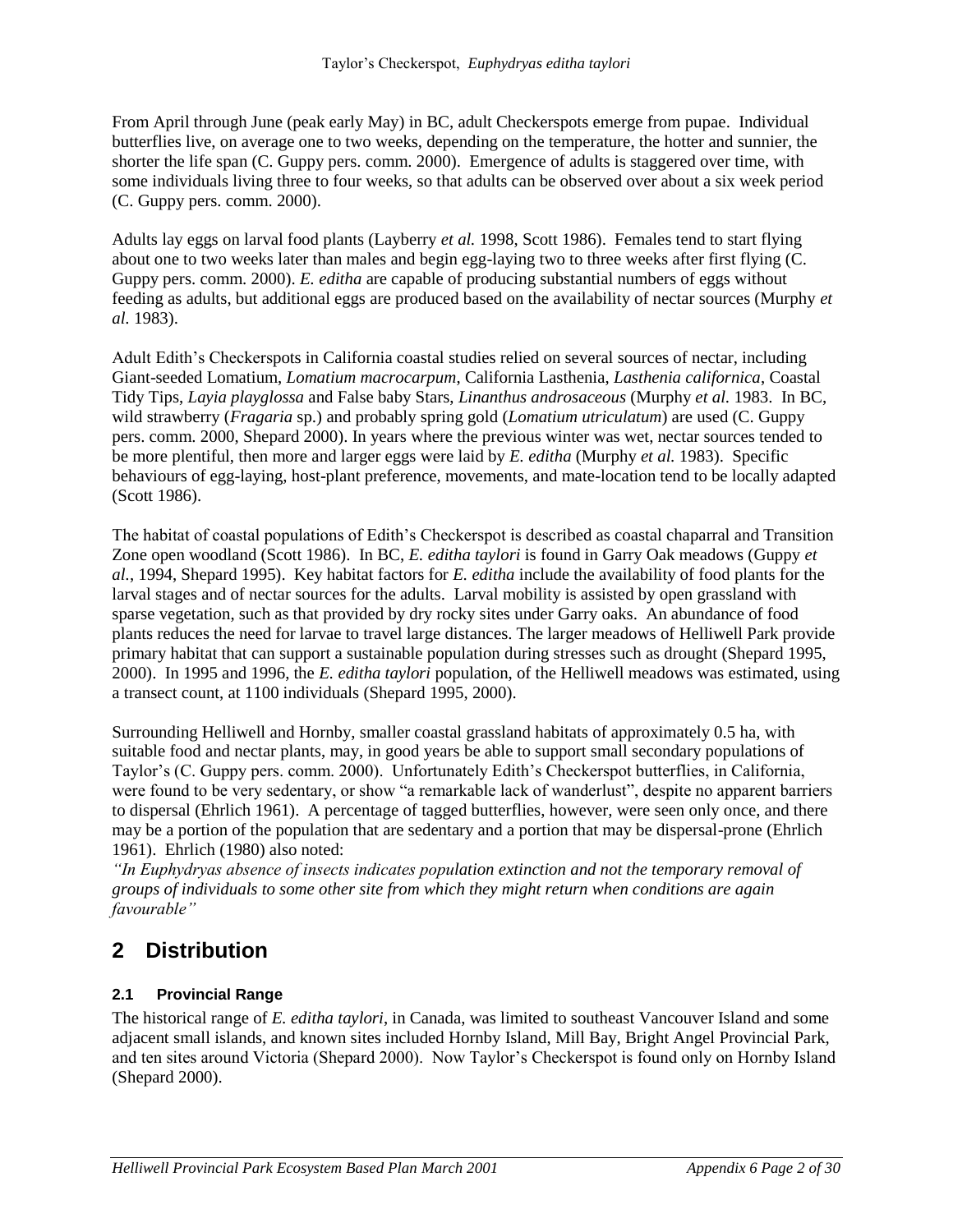#### **2.2 Distribution in Project Area**

Taylor's Checkerspot was found throughout the coastal meadows in Helliwell Provincial Park on Hornby Island (Shepard 2000). Other small populations existed in the coastal meadow adjacent to Helliwell Park, in nearby Tribune Bay Provincial Park, and on a power line right-of-way near Norman Point on southwest Hornby Island.

# **3 Project-specific Food/cover Life Requisites and Habitat-uses**

While the habitat requirements all life stages of for Taylor's Checkerspot are found in the Fescue / Camus ecosystem units, at Helliwell Provincial Park and the surrounding area, there are micro-habitats variations for each of the four life stages. These stages include living as larvae during summer and spring; living as larvae during fall and winter; and living and reproducing as adults in summer.

| <b>Habitat use</b>                               | Significant food/cover life requisites. |  |
|--------------------------------------------------|-----------------------------------------|--|
| Living as larvae during summer and spring        | Food, Security habitat                  |  |
| Living as larvae during fall and winter          | Security habitat                        |  |
| Living as pupae during spring and eggs in summer | Security habitat                        |  |
| Living and reproducing as adults in summer       | Food, Security habitat                  |  |

| Food/cover<br>life requisite                                                | Habitat-use                                                                       | <b>Months</b>                                                                                                                                                                                               | <b>TEM unit</b><br>type<br>suitable as<br>habitat |
|-----------------------------------------------------------------------------|-----------------------------------------------------------------------------------|-------------------------------------------------------------------------------------------------------------------------------------------------------------------------------------------------------------|---------------------------------------------------|
| Food                                                                        | Living as larvae during spring<br>(older larvae), summer and fall<br>(new larvae) | March-April<br>May to August (to October only in cool,<br>wet years)                                                                                                                                        | FC                                                |
| Food                                                                        | Living and reproducing as adults<br><i>in summer</i>                              | late April – June (Individuals<br>usually live for 1-2 weeks over a<br>period of up to 6 weeks. The length<br>of flight period and timing of flight<br>period are variable between years<br>due to weather) | FC                                                |
| Security habitat                                                            | Living as larvae during spring<br>and summer                                      | March-April<br>mid-June to August                                                                                                                                                                           | FC                                                |
| Security habitat<br>Living as larvae during winter                          |                                                                                   | September-October to February                                                                                                                                                                               | FC                                                |
| Living as pupae during spring and<br>Security habitat<br>eggs during summer |                                                                                   | Pupae: usually 2-3 weeks March - May<br>exact timing variable due to weather<br>Eggs: Usually 2 weeks May - June                                                                                            | FC                                                |
| Living and reproducing as adults<br>Security habitat<br><i>in summer</i>    |                                                                                   | Up to 6 weeks from mid April – June<br>(length and timing of flight period<br>variable between years due to weather)                                                                                        | FC                                                |

#### **Food/cover life requisites rated for Taylor's Checkerspot in Helliwell Provincial Park**

#### *3.1* **Living as larvae during summer, fall and spring**

#### **3.1.1 Food**

Plantains were found to be key larval food plants of coastal Edith's Checkerspots (Johnson *et al.* 1967). Taylor's Checkerspot larvae, in Helliwell, were observed feeding on *Plantago maritima* (Shepard 2000). Late stage larvae from Helliwell were successfully reared on an introduced plantain, *Plantago major* in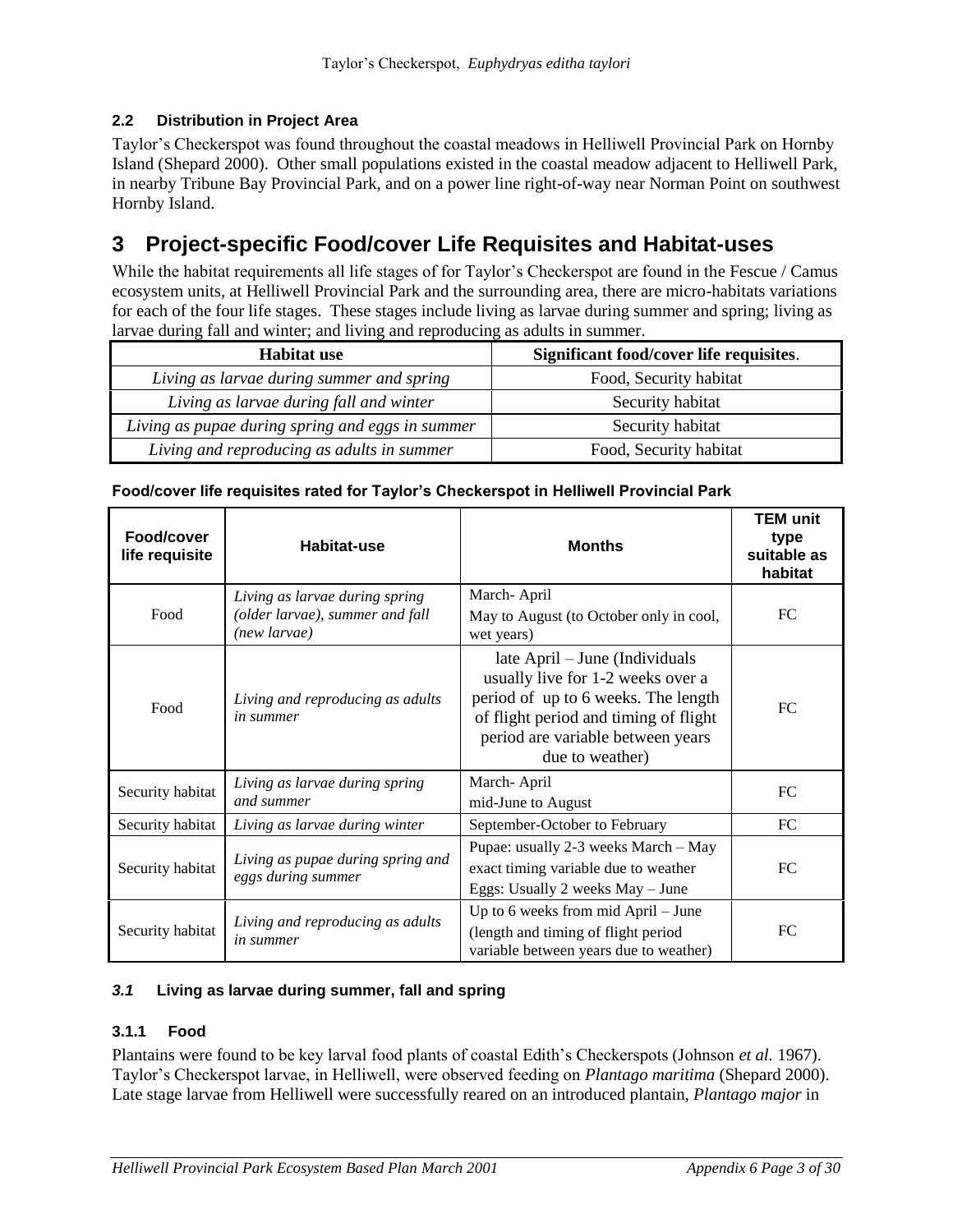the laboratory, but their success on this plantain in the wild is unknown (Shepard 2000). Taylor's Checkerspot, at the Mill Bay site and in Oregon, were observed feeding on *Plantago lanceolata*, also an introduced plantain (Shepard 1995, 2000). Four species of plantain are found in Helliwell (see flora species list this report).

In dry years when the plantains withered, larvae on the California coast switched to *Orthocarpus densiflorus*, an owl-clover in the Scrophulariaceae (figworts, snapdragons) (Ehrlich 1979). Other figworts are consumed by Edith's Checkerspots outside the Pacific coast area. Further observations are needed to determine if Taylor's Checkerspot in Helliwell consume a variety of plantains, and if in drought years they switch to either of the two owl-clovers or other plants found in Helliwell Park.

| Latin name             | <b>Common name</b>       | <b>Use confirmed</b> |
|------------------------|--------------------------|----------------------|
| Plantago maritima      | Seaside plantain         | Yes                  |
| Plantago major         | Broad-leaved plantain    | No                   |
| Plantago lanceolata    | English plantain         | Yes                  |
| Plantago elongata      | Slender plantain         | N <sub>0</sub>       |
| Orthocarpus attenuatus | Narrow-leaved owl-clover | N <sub>0</sub>       |
| Orthocarpus pusillus   | Dwarf owl-clover         | No                   |

**Some important food-plants of Taylor's Checkerspot larvae.**

#### **3.1.2 Security Habitat**

While feeding in coastal meadows and while moving along coastal bluffs, Taylor's Checkerspot larvae are vulnerable to trampling by tourists and large dogs. Larvae have been observed moving along heavilyused pedestrian trails at the cliff edge in Helliwell Park (T. Jenzen pers. comm. 2000). Open areas facilitate larval movement while densely grassed areas impede movement, thus pedestrian trails may provide preferred travel corridors in areas where introduced grasses have invaded once open meadows. The need for larvae to travel may be limited if abundant food plants are available. Larvae tend to move to find new or better food, cover or thermoregulatory environment (C. Guppy pers. comm. 2000). The larger the larvae the more they tend to move.

First and second stage larvae tend to be gregarious, moving and feeding together. They may move to find better hibernation and pupation sites. Following hibernation the larvae are solitary, although they may be seen moving past each other (C. Guppy pers. comm. 2000). Areas of the open grassland, where significant plantain populations exist, appear to provide key security habitat for Taylor's Checkerspot larvae, but additional studies are needed to understand the significance and extent of larval activity. Cover is also necessary when Edith's Checkerspot larvae go into diapause for an estivation period during the hot dry summer. The security habitat is probably the leaf litter at base of food plants (C. Guppy pers. comm. 2000). In mid to late summer, following periods of rain and re-growth of food plants, larvae may periodically break the estivation period to feed (C. Guppy pers. comm. 2000).

The larvae, pupae and adults of this species tend to be somewhat poisonous to vertebrates so incidental predation may be limited (Scott 1986). Ground feeding insectivorous birds are probably the most significant potential predator. Mice, garter snakes and alligator lizards may be minor predators (C. Guppy pers. comm. 2000); however, introduced opossum may also prey on larval *E. editha* (Guppy *et al.* 1994).

#### **3.2 Living as larvae during winter**

#### **3.2.1 Security Habitat**

Taylor's Checkerspot are thought to hibernate/over-winter as mid-stage larvae at the base of their food plants (C. Guppy, J. Shepard pers. comm. 2000). They bury themselves deep in the moist leaf litter and may be immune from all but severe impacts. During this time they may also be vulnerable to certain predators, such as the introduced opossum (Guppy *et al.* 1994). If warming occurs during the winter, larvae may also emerge periodically from hibernation to feed (C. Guppy pers. comm. 2000).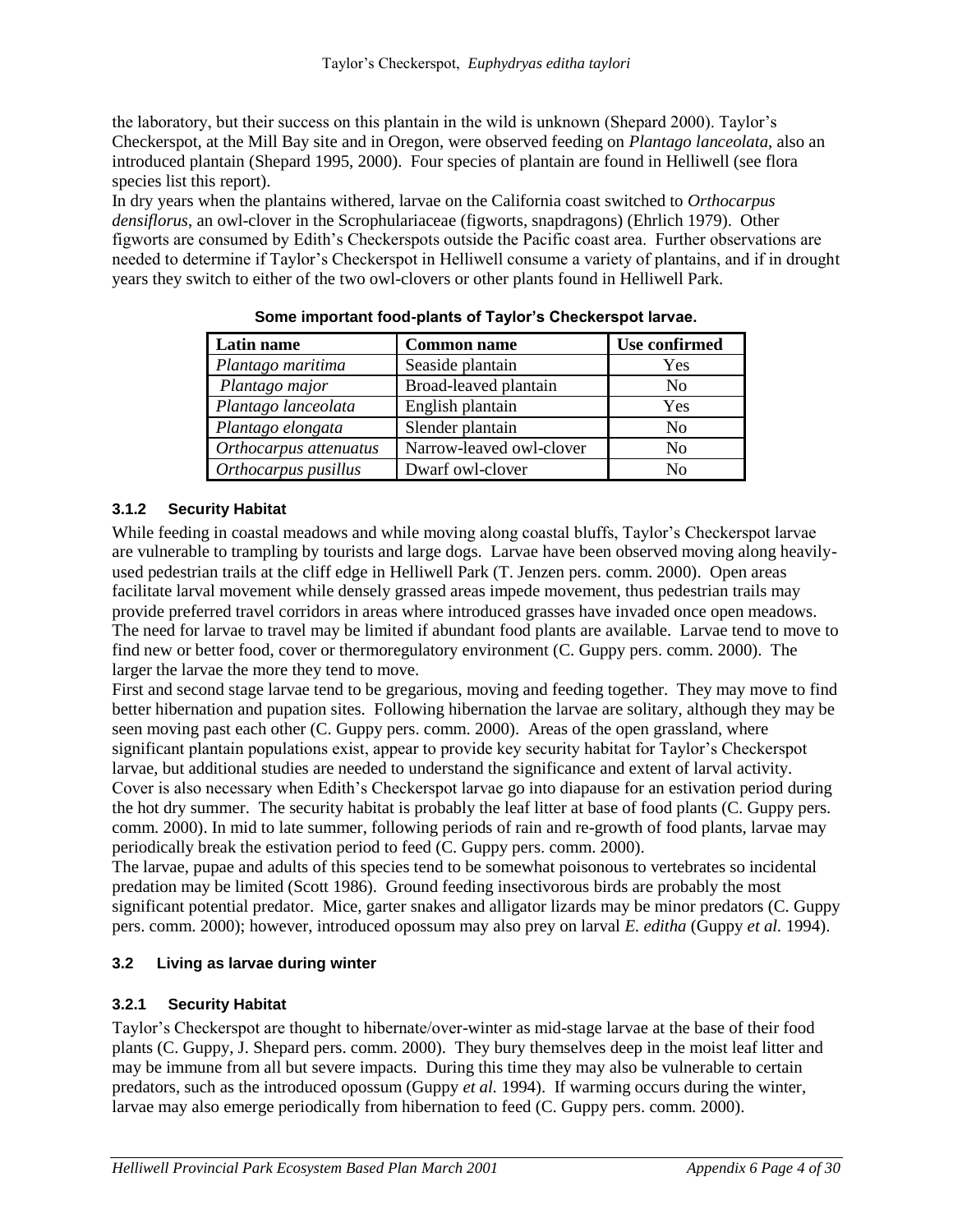#### **3.3 Living as pupae during spring and eggs during summer**

#### **3.3.1 Security Habitat**

In late spring (April-May), end-stage larvae pupate in the leaf litter at the base of food plants (*Plantago*) and the pupal stage lasts usually 2-3 weeks, but up to 6 weeks depending on the weather (cool, cloudy weather delays all life stages) (C. Guppy, J. Shepard pers. comm. 2000). Eggs are laid during the adult flight period (April – June) and remain on larval-food plants for about two weeks. During these stages the plants and litter provide security cover.

#### **3.4 Living and reproducing as adults in summer**

#### **3.4.1 Food**

Taylor's Checkerspot butterflies, in Helliwell Provincial Park, were observed feeding on nectar from Spring Gold, *Lomatium utriculatum (*Shepard 1995, 2000). In Mill Bay, the butterflies fed from wild strawberry flowers (Shepard 1995, 2000). Probably any nectar-producing flower that is present in the habitat during the adult flight season will be used, possibly including introduced species such as dandelions (C. Guppy pers. comm. 2000). Additional studies are needed to determine if there are alternative nectar sources used by *E. editha taylori* in Helliwell.

| Latin name                                                | <b>Common name</b> |  |
|-----------------------------------------------------------|--------------------|--|
| Lomatium utriculatum<br>Spring Gold                       |                    |  |
| Wild strawberry<br>Fragaria sp. (F. virginiana)           |                    |  |
| Plus possibly other currently unidentified plant species. |                    |  |

#### **3.4.2 Security Habitat**

During a six-week period from April to June, adult Taylor's Checkerspots are feeding, mating and laying eggs. The earliest record for BC is mid-April and the latest record is mid-June (C. Guppy pers. comm. 2000). Larval food plants are required as habitat for egg-laying and a certain amount of freedom from disturbance is required for the adult to perform its tasks. Birds are probably the major predator during this period, although the accumulated iridoid glycoides, sequestered in the bodies by larvae, tend to also make the butterflies distasteful (C. Guppy pers. comm. 2000). Moderately undisturbed coastal meadows are required at this time; although light use of the habitat by people is not of significant concern (C. Guppy pers. comm. 2000).

# **4 References**

Ehrlich, P.R. 1961. Intrinsic barriers to dispersal in Checkerspot butterfly. Science 134:108-109.

- Ehrlich, P. R., D. D. Murphy, M. C. Singer, C B. Sherwood, R. R. White, and I. L. Brown. 1980. Extinction, reduction, stability and increase: The responses of checkerspot butterfly (*Euphydryas*) populations to the California drought. Oecologia 46:101-105.
- Guppy, C. S., J. H. Shepard, and N. G. Kondla. 1994. Butterflies and skippers of conservation concern in British Columbia. Canadian Field-Naturalist 108(1):31-40.

Johnson, M.P., A.D. Keith and P.R. Ehrlich. 1967. The population biology of the butterfly, *Euphydryas editha* VII. Has *E. editha* evolved a serpentine race? Evolution 22:422-425.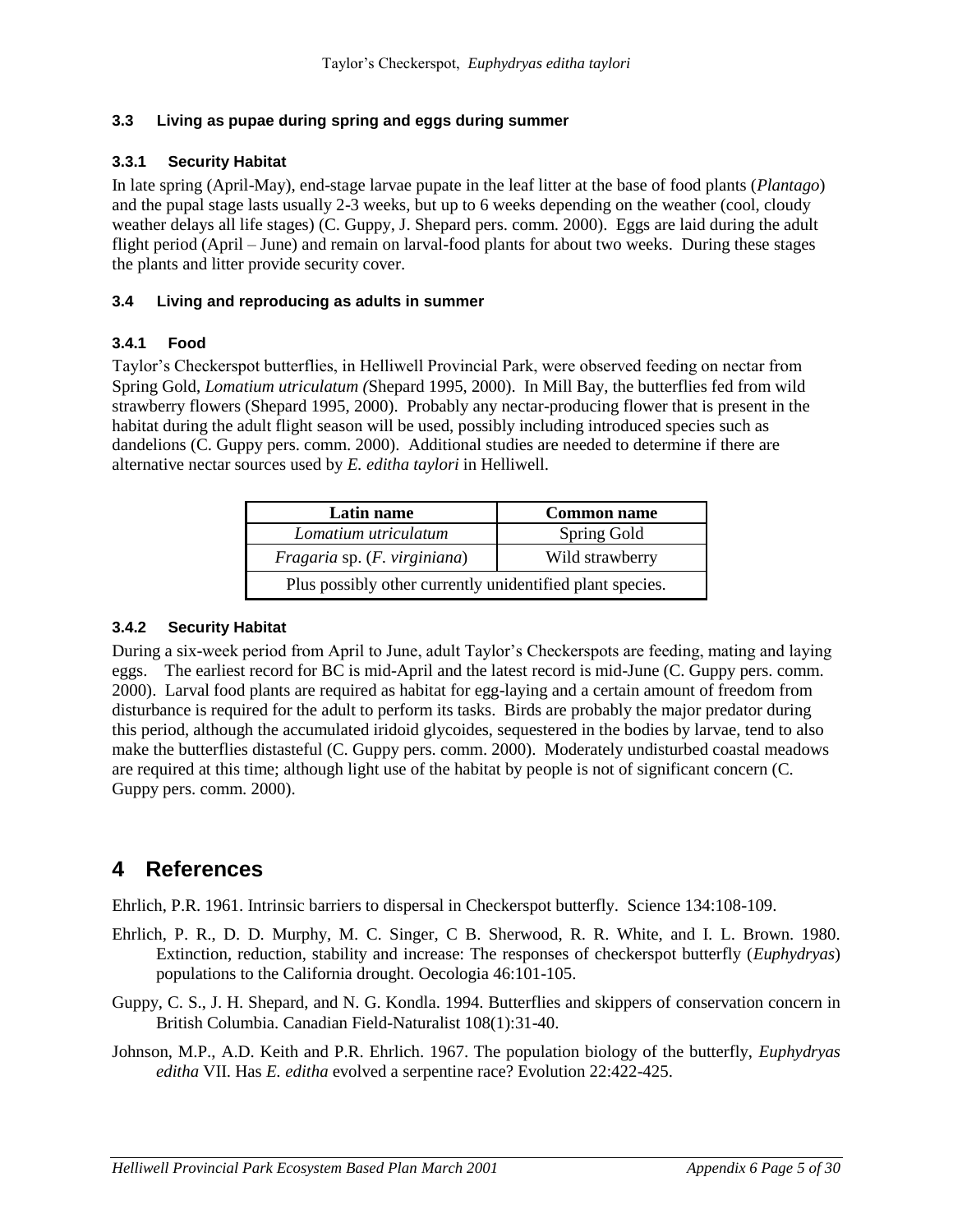- Layberry, R. A., P. W. Hall, and J. D. Lafontaine. 1998. The butterflies of Canada. University of Toronto Press, Toronto. frontispiece, 1-280.
- Murphy, D.D., A.E. Launer, and P.R. Ehrlich. 1983. The role of adult feeding in egg production and population dynamics of the Checkerspot butterfly *Euphydryas editha*. Oecologia 56:257-263.
- Scott, J. A. 1986. The butterflies of North America. Stanford University Press. Stanford, CA. i-xii, 1-583, pls. 1-64.
- Shepard, J. 1995. The status of butterflies of conservation concern on southeastern Vancouver Island and the adjacent Gulf Islands. Final Report of 1995 Field Work. Unpubl. rep. submitted to the British Columbia Conservation Data Centre Wildlife Branch, B.C. Ministry of Environment, Lands and Parks, Victoria, BC.
- Shepard, J. 2000. Status of five butterflies and skippers in British Columbia. Ministry of Environment Lands and Parks, Wildlife Working report No. WR-101. Victoria, BC. 27pp.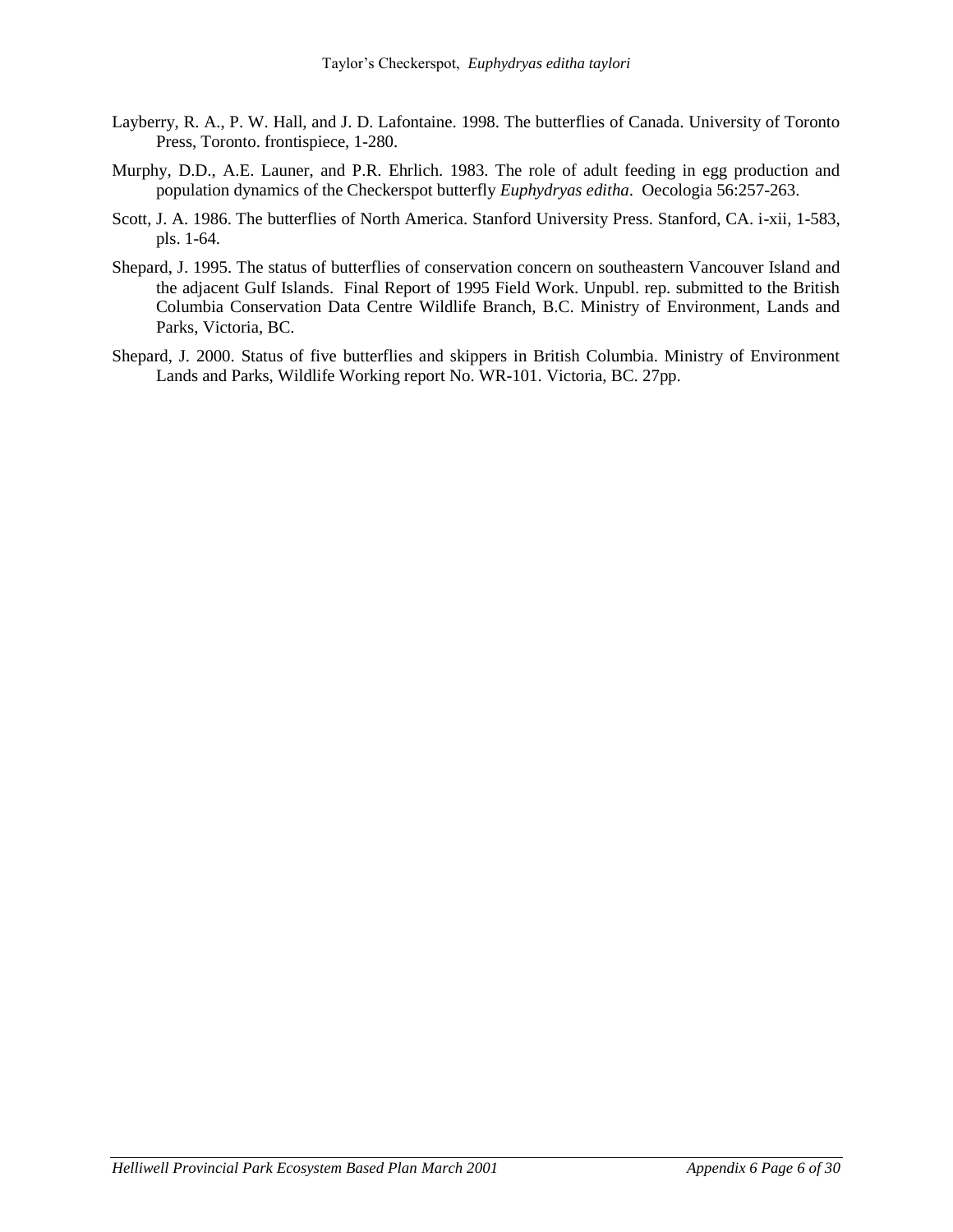# **Species Account for Propertius Duskywing** *Erynnis propertius*

#### **Species data**

|              | Common Name:                |                    | Propertius Duskywing                     |
|--------------|-----------------------------|--------------------|------------------------------------------|
|              | <b>Scientific Name:</b>     |                    | Erynnis propertius                       |
|              | Species Code:               |                    | -                                        |
|              | <b>BC</b> Status:           |                    | Blue-listed                              |
|              | Identified Wildlife Status: |                    | Not listed                               |
|              | <b>COSEWIC Status:</b>      |                    | Not listed                               |
| Project data |                             |                    |                                          |
|              | Area:                       |                    | Helliwell Provincial Park, Hornby Island |
|              | Ecoprovince:                | Georgia Depression |                                          |
|              | Ecoregions:                 | Strait of Georgia  |                                          |
|              | Ecosections:                |                    |                                          |
|              | <b>BGC Units:</b>           | CDFmm              |                                          |
|              | Map Scale:                  | 1:5000             |                                          |

### **1 Ecology and Habitat Requirements**

The habitat of Propertius Duskywing is open oak woodland (Scott 1986). In Canada, the larvae feed on Garry Oak leaves during the summer and fall. Mature larvae hibernate, probably in the leaf litter at the base of the Garry Oaks, which is probably also where *Erynnis propertius* pupates in spring (Scott 1986, C. Guppy, J. Shepard pers. comm. 2000). Adults emerge in late April to May and have a relatively long flight period, lasting into July (Scott 1986, Shepard 1995). Adults feed on nectar from available flowers in the oak meadows. On southern Vancouver Island, adults were observed feeding on Camas, *Camassia quamash*, Vetch*, Vicia americana*, Hooker's Onion, *Allium acuminatum*, and Wooly Erophyllum, *Eriophyllum lanatum* (Shepard 1995). Propertius Duskywings are thick bodied butterflies capable of powerful flight, but they seldom fly very far (Scott 1986). Eggs are then laid on Garry Oaks.

# **2 Distribution**

#### **2.1 Provincial Range**

The Propertius Duskywing is found along the west coast of North America, from California to southern British Columbia (Layberry *et al.* 1998). In BC, it has been found from Mt. Currie, on the mainland, to the Gulf Islands and eastern Vancouver Island (Layberry *et al.* 1998, Shepard 1995). Only six good sites for *Erynnis propertius* were found in a recent survey of southern Vancouver Island and the Gulf Islands and these included Helliwell Park, Nanoose Department of National Defense Lands, Lone Tree Hill Mt. Galiano on Galiano Island, Oaks Bluff on North Pender Island, Mount Tuam on Saltspring Island, and Rocky Point Department of National Defense Lands (Shepard 1995).

#### **2.2 Distribution in Project Area**

The Garry Oak meadows within and immediately adjacent to Helliwell Provincial Park provide appropriate habitat for the Propertius Duskywing (Guppy *et al.* 1994, Shepard 1995).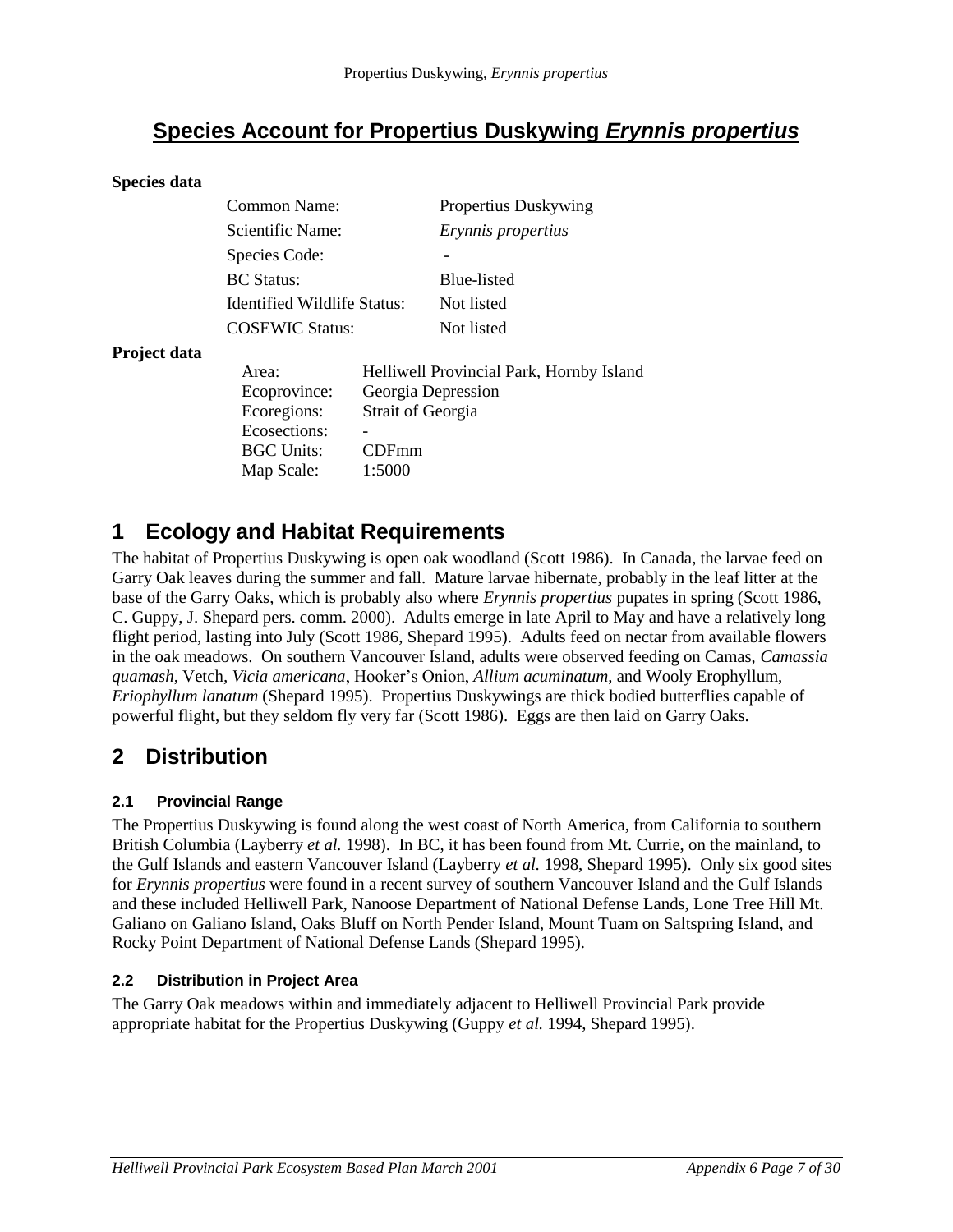# **3 Food/cover Life Requisites and Habitat-uses**

Habitat requirements for Propertius Duskywings, at Helliwell Provincial Park vary for four life stages. The stages include living as larvae during summer, fall and early spring, living as larvae during winter, living as pupae during spring, and living and reproducing as adults in summer.

| <b>Habitat use</b>                                                | <b>Significant food/cover life</b><br>requisites. |
|-------------------------------------------------------------------|---------------------------------------------------|
| Living as larvae during summer, fall and<br>early spring          | Food, Security habitat                            |
| Living as larvae during winter                                    | Security habitat                                  |
| Living as pupae during spring or summer,<br>and as eggs in summer | Security habitat                                  |
| Living and reproducing as adults in summer                        | Food, Security habitat                            |

| Table 1. Food/cover life requisites rated for Propertius Duskywing in Helliwell Provincial Park. |
|--------------------------------------------------------------------------------------------------|
|--------------------------------------------------------------------------------------------------|

| Food/cover<br>life requisite | Habitat-use                                                                                                        | <b>Months</b>                     | <b>TEM unit type</b><br>suitable as<br>habitat |
|------------------------------|--------------------------------------------------------------------------------------------------------------------|-----------------------------------|------------------------------------------------|
| Food                         | Living as larvae during spring and<br>summer (Note: larvae in early spring)<br>and after hibernation may not feed) | May-August                        | DO                                             |
| Food                         | Living and reproducing as adults in<br>summer                                                                      | $April - July$                    | DO, FC                                         |
| <b>Security Habitat</b>      | Living as larvae during summer, fall<br>(young larvae) and early spring<br>(mature larvae)                         | May-Sept.<br>March                | DO                                             |
| <b>Security Habitat</b>      | Living as larvae during mid-summer<br>estivation and winter hibernation                                            | August<br>October-February        | DO                                             |
| Security Habitat             | Living as pupae during spring<br>Living as eggs during spring-summer                                               | April – May<br>3 weeks May - July | DO                                             |
| <b>Security Habitat</b>      | Living and reproducing as adults in<br>summer                                                                      | $April - July$                    | DO, FC                                         |

#### **3.1 Living as larvae during summer, fall and early spring**

#### **3.1.1 Food**

Larval Propertius Duskywings feed on Garry Oak leaves and do not move from tree to tree (C. Guppy pers. comm. 2000). Shepard (1995) wondered whether larvae required young leaves to mature, and therefore how late eggs could be laid and still result viable larvae. The larvae may not feed in the fall after estivation for the hot summer period, or in the early spring, prior to pupation. Further studies are needed to confirm this (C. Guppy pers. comm.).

#### **Table 2. The important food-plant of larval Propertius Duskywing.**

| Latin name       | <b>Common name</b> |
|------------------|--------------------|
| Quercus garryana | Garry Oak          |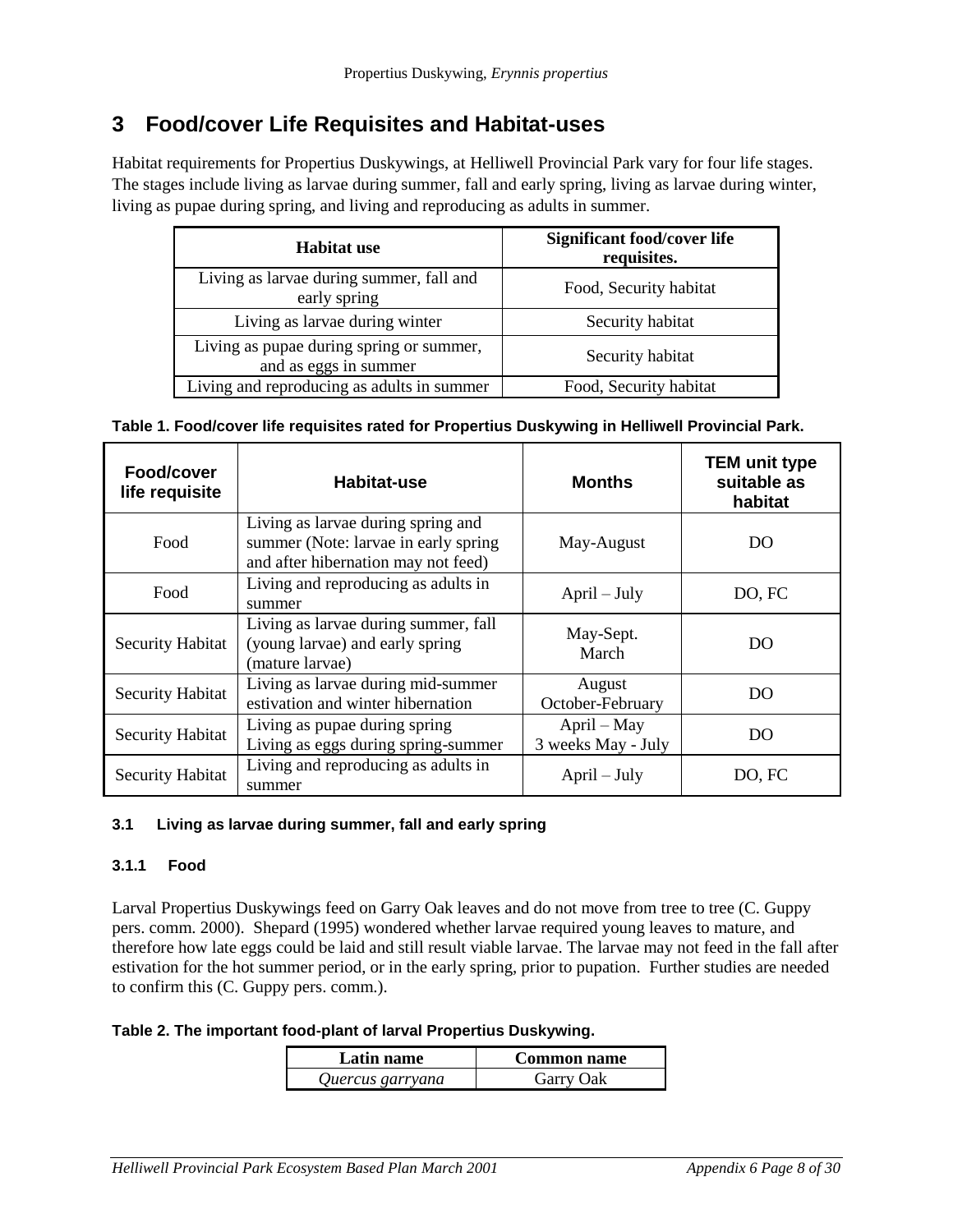#### **3.1.2 Security habitat**

Cover habitat for larvae feeding on Garry Oaks is provided by the Garry Oak trees themselves and perhaps associated shrubs. Larval Duskwings may be eaten by birds, small mammals, and possibly also by the introduced opossum. Although Duskywings have not been tested, it is unlikely that they harbour distasteful compounds, as the Checkerspots do. Thus Duskwings are probably fully palatable to predators (C. Guppy pers. comm.).

#### **3.2 Living as larvae during winter**

#### **3.2.1 Security Habitat**

Cover habitat, for larvae during hibernation, is provided by leaf litter at the base of Garry Oaks. Larvae probably bury fairly deep into the moist litter layer (C. Guppy pers. comm.). While in diapause, Duskywings may also be subject to predation by birds and small mammals. Sporadic pesticide use for defoliators of Garry Oak as well as removal of ground debris at the base of oaks may contribute to the disappearance of Propertius Duskwing in urban areas (Guppy *et al.* 1994).

#### **3.3 Living as pupae during spring and eggs in summer**

#### **3.3.1 Security Habitat**

Cover habitat for pupae is also the leaf litter below the Garry Oak trees. Duskywing pupae are also subject to predation by birds and small mammals. Eggs are laid on Garry Oaks, thus the tree bark, branches, and perhaps the associated shrubs provide the security habitat.

#### **3.4 Living and reproducing as adult in summer**

#### **3.4.1 Food**

Adult E. *propertius* have a wider habitat area than larval Duskywings. The butterflies search Garry Oak forest and shrub areas as well as open meadows for nectar sources. Known nectar plants are listed in Table 3, but any other nectar-producing flower that is present during the adult flight period is likely to used as well (C. Guppy, pers. comm.).

| Latin name          | <b>Common name</b> |
|---------------------|--------------------|
| Camassia Quamash    | Camas              |
| Vicia americana     | Vetch              |
| Allium acuminatum   | Hooker's Onion     |
| Eriophyllum lanatum | Wooly Eriophyllum  |

**Table 3. The important nectar-plants of adult Propertius Duskywing.**

#### **3.4.2 Security Habitat**

The open meadows and the Garry Oak forest and shrubland provide habitat for Duskywing adults. Adults are particularly vulnerable to disturbance and damage in the open meadows as they forage or rest. Birds are predators on all stages of Duskywings. The Garry Oak trees and associated shrubs provide protected habitat for egg laying.

### **4 References**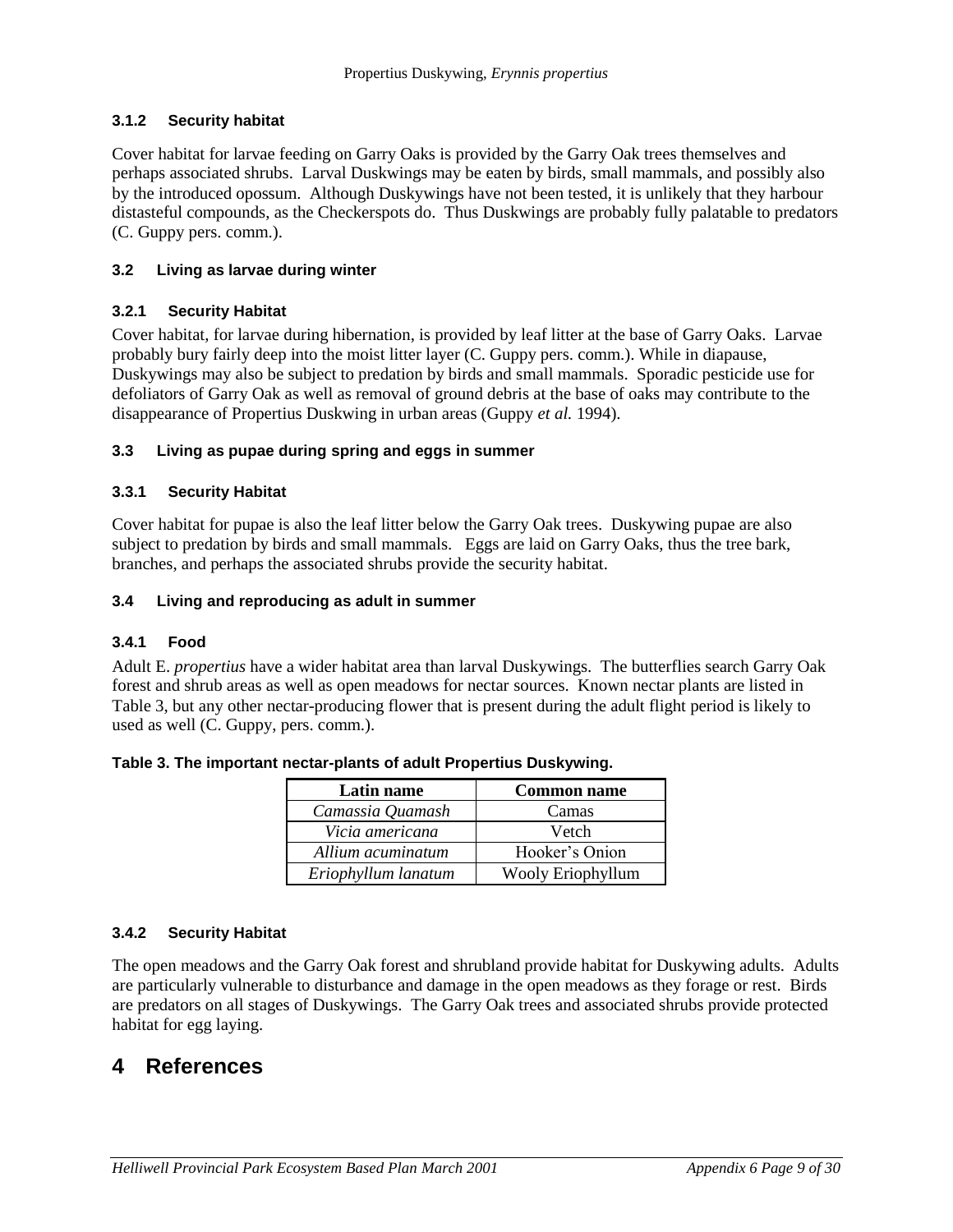- Guppy, C. S., J. H. Shepard, and N. G. Kondla. 1994. Butterflies and skippers of conservation concern in British Columbia. Canadian Field-Naturalist 108(1):31-40.
- Layberry, R. A., P. W. Hall, and J. D. Lafontaine. 1998. The butterflies of Canada. University of Toronto Press, Toronto. frontispiece, 1-280.
- Scott, J. A. 1986. The butterflies of North America. Stanford University Press. Stanford, CA. i-xii, 1-583, pls. 1-64.
- Shepard, J. 1995. The status of butterflies of conservation concern on southeastern Vancouver Island and the adjacent Gulf Islands. Final Report of 1995 Field Work. Unpubl. rep. submitted to the British Columbia Conservation Data Centre Wildlife Branch, B.C. Ministry of Environment, Lands and Parks, Victoria, BC.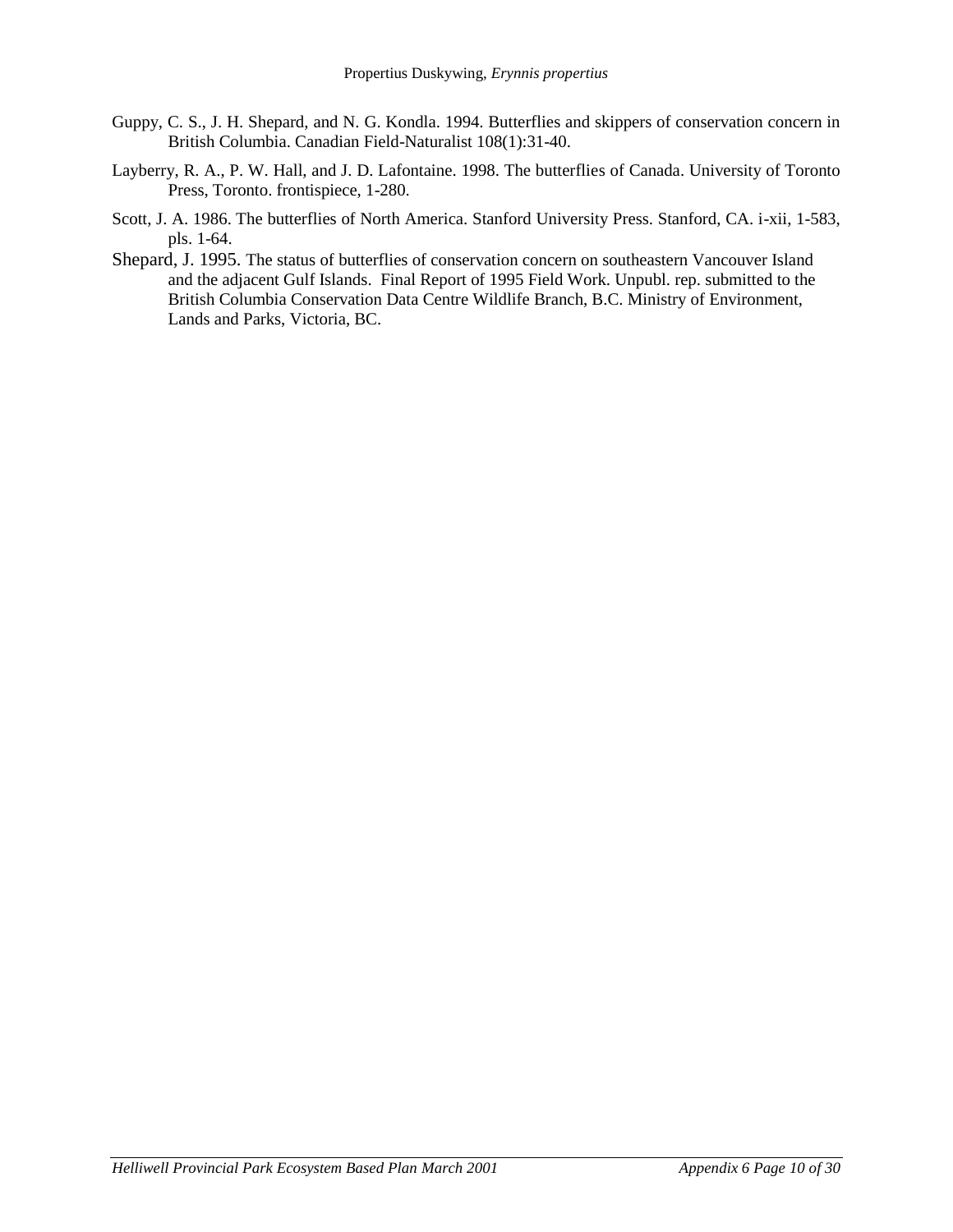# **Species Account for Northern Alligator lizard,** *Gerrhonotus coerulea*

#### **Species data**

| Common Name:                | Northern Alligator lizard                                |
|-----------------------------|----------------------------------------------------------|
| Scientific Name:            | Gerrhonotus coerulea                                     |
| Species Code:               | R-ELCO                                                   |
| <b>BC</b> Status:           | Not in jeopardy (Englestoft & Ovaska 1996, Orchard 1984) |
| Identified Wildlife Status: | Not listed                                               |
| <b>COSEWIC Status:</b>      | Not listed                                               |
|                             |                                                          |

#### **Project data**

| Area:             | Helliwell Provincial Park, Hornby Island |  |  |
|-------------------|------------------------------------------|--|--|
| Ecoprovince:      | Georgia Depression                       |  |  |
| Ecoregions:       | Georgia – Puget Basin                    |  |  |
| Ecosections:      | Strait of Georgia                        |  |  |
| <b>BGC Units:</b> | <b>CDFmm</b>                             |  |  |
| Map Scale:        | 1:5000                                   |  |  |

# **1 Ecology and Habitat Requirements**

Preferred habitats of the Northern Alligator lizard are talus slopes, well-drained rocky forest clearings with abundant sunshine, rocky fissures and rocky outcrops, often along the edges of coniferous forests (Orchard 1984). A recent survey reported Northern Alligator Lizards were found most often in dry, rocky outcrops on south-facing slopes, but also in pastures and moist, mature Douglas-fir forests (Englestoft and Ovaska 1996). Earlier work also reported these lizards within the forest (Gregory and Campbell 1984). Northern Alligator lizards conduct all their surface activity during the daylight. They are secretive, usually hiding under rocks and logs, although they can be seen basking in sunny open spots (Gregory and Campbell 1984, Orchard 1984). These lizards can tolerate moist cooler temperatures more than most lizards and they can be found up to 1800m in the Oregon Cascade Mountains (Gregory and Campbell 1984, Nussbaum *et al.* 1983). Alligator lizards feed mostly on small invertebrates, such as, beetles, grasshoppers, crickets, aphids and spiders (Gregory and Campbell 1984, Orchard 1984). They are social at hibernating sites in spring and fall, but in summer they disperse. They breed from April to June; they usually bear 2 to 8 live young during August and September; and then they hibernate from November to February (Gregory and Campbell 1984, Nussbaum *et al.* 1983). The young are 25 to 35mm body length at birth (Gregory and Campbell 1984, Nussbaum *et al.* 1983).

# **2 Distribution**

#### *2.1 Provincial Range*

Alligator lizards are found in a narrow strip across BC south of the  $51<sup>0</sup>$  North latitude (Orchard 1984). They are reported as common in many provincial parks including Manning, Champion Lakes, Shuswap, Garbaldi, and Golden Ears, but they are unknown in Kokanee Provincial Park latitude (Orchard 1984).. In general, they are common in southern BC, including Vancouver Island and other coastal islands.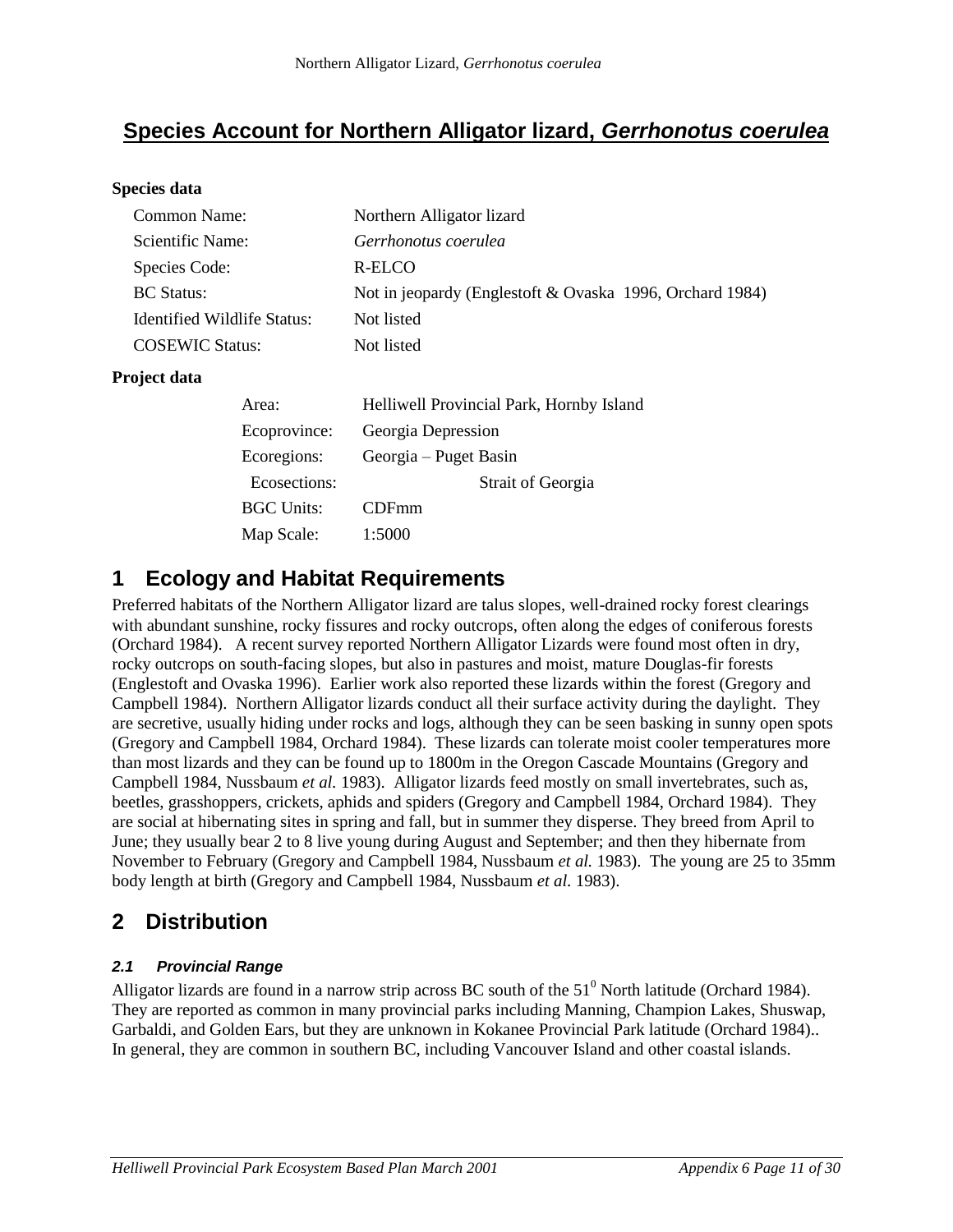#### *2.2 Distribution in Project Area*

An Alligator lizard was seen on the southeast bluffs trail to the cormorant colony on the July 25 1977 and a skeleton was found in June of that year (BC Parks 1977). Northern Alligator Lizards are found on most of the larger southern gulf islands including Pender, Saltspring, Galiano and Saturna (Englestoft and Ovaska 1996). The lizards are also found on adjacent Denman Island (J. Balke unpublished records).

# **3 Food/cover Life Requisites and Habitat-uses**

The significant habitat requirements can be divided into 2 periods.

| Habitat use                    | Significant food/cover life requisites. |
|--------------------------------|-----------------------------------------|
| Living in spring, summer, fall | Food, Security cover                    |
| Hibernating in winter          | Security cover                          |

**Food/cover life requisites rated for the Northern Alligator Lizard in Helliwell Provincial Park**

| Food/cover<br>life requisite | <b>Habitat-use</b>                   | <b>Months</b>         | TEM unit type suitable as habitat                                                                                       |
|------------------------------|--------------------------------------|-----------------------|-------------------------------------------------------------------------------------------------------------------------|
| Food                         | Living in spring,<br>summer and fall | March-<br>October     | All meadow and probably all forest in park, but<br>particularly the rocky and open sites<br>DS, DAO, DO, FC, OR, RO, CL |
| Security cover               | Living in spring,<br>summer and fall | March-<br>October     | All meadow and probably all forest in park, but<br>particularly the rocky and open sites<br>DS, DAO, DO, FC, OR, RO, CL |
| Security cover               | Hibernating in<br>winter             | November-<br>February | Sites with rocky outcrops, crevices or large<br>coarse woody debris, especially edges of<br>meadows<br>DS. DAO. DO. FC  |

#### **3.1 Living in spring, summer and fall**

#### **3.1.1 Food**

Small invertebrates are the principal food items and these are encountered amongst vegetation, woody debris, and rocks in fairly open areas. Invertebrate prey recorded includes beetles, grasshoppers, crickets, bugs, aphids and spiders (Orchard 1984).

#### **3.1.2 Security cover**

Herb and shrub vegetation, as well as logs, other woody debris, and rocks provide cover for Northern Alligator lizards. Open rocky areas, although exposed, may be the easiest for these small lizards to move through. Vegetation, such as thick grass and low shrubs, although protective, may be the most restrictive on movement. Moderate amounts of decomposing woody debris may provide both cover and a certain degree of accessibility for both movement and foraging. The Northern Alligator lizard basks in sunny exposed spots and is vulnerable at these times to disturbance and predators, including humans and dogs.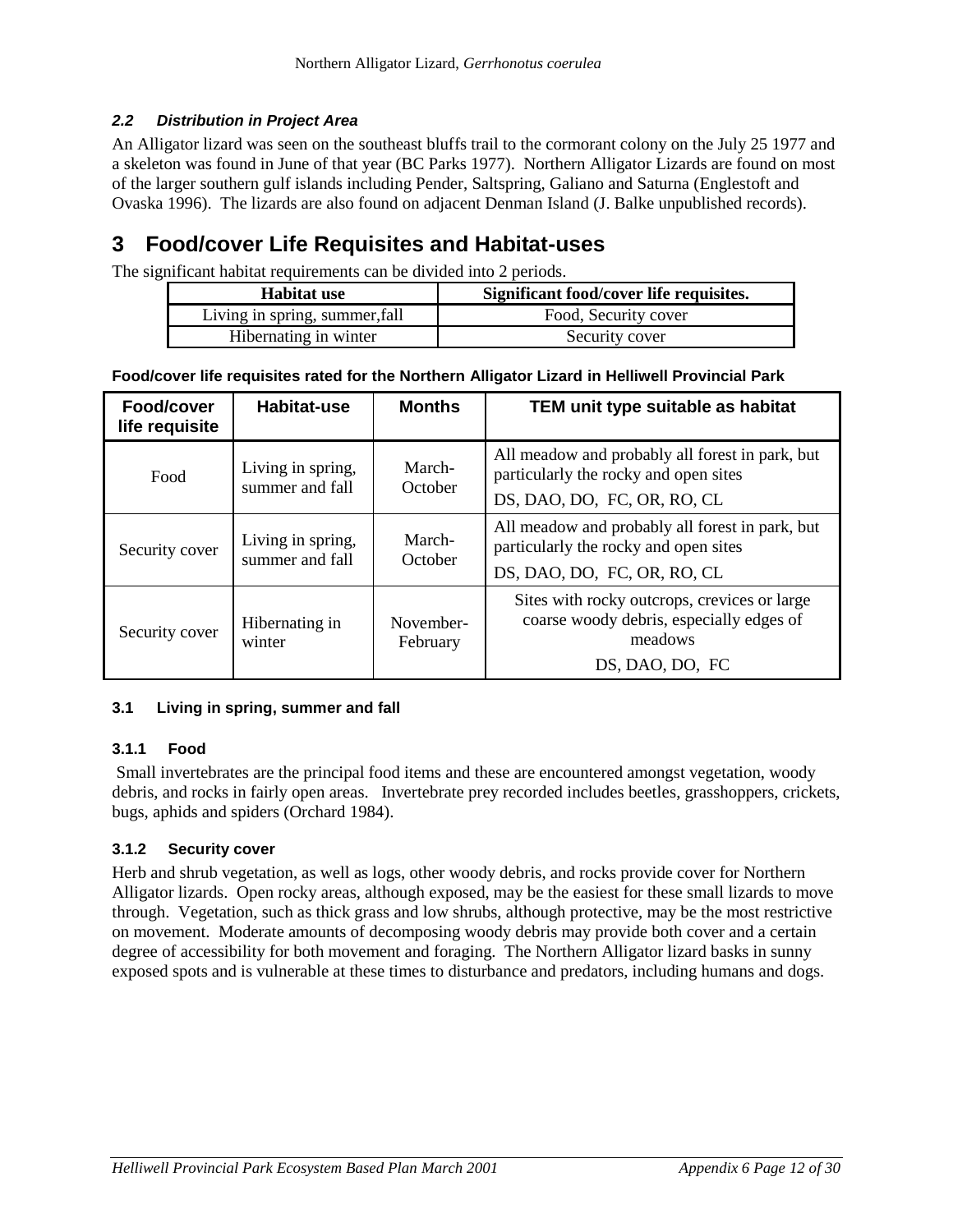#### **3.2 Hibernating in winter**

#### **3.2.1 Security Cover**

Northern Alligator lizards use protected sites such as rock piles, rock crevices, perhaps under large downed woody debris for hibernation sites. Suitable habitat is necessary to provide adequate protection and to be free of disturbance during the winter.

### **4 References**

- BC Parks. 1977. Flora and fauna of Helliwell Park Hornby Island. Unpublished report submitted to BC Ministry of Environment Lands and Parks, Parksville, BC.
- Englestoft, C. and K. Ovaska. 1997. Sharp-tailed snake inventory within the coastal Douglas-fir biogeoclimatic zone, June – November 1996. Unpublished report submitted to the BC Ministry of Environment Lands and Parks, Nanaimo, BC.
- Gregory, P. T. and R.W. Campbell. 1984. The reptiles of British Columbia. British Columbia Provincial Museum, Victoria, BC.
- Nussbaum, R. A., E.D. Brodie and R.M. Storm. 1983. Amphibians and reptiles of the Pacific Northwest. University of Idaho Press, Moscow, Idaho.
- Orchard, S. 1984. Amphibians and reptiles of B.C.: An ecological review. Research Branch, Ministry of Forests. WHR-15. Victoria, B.C.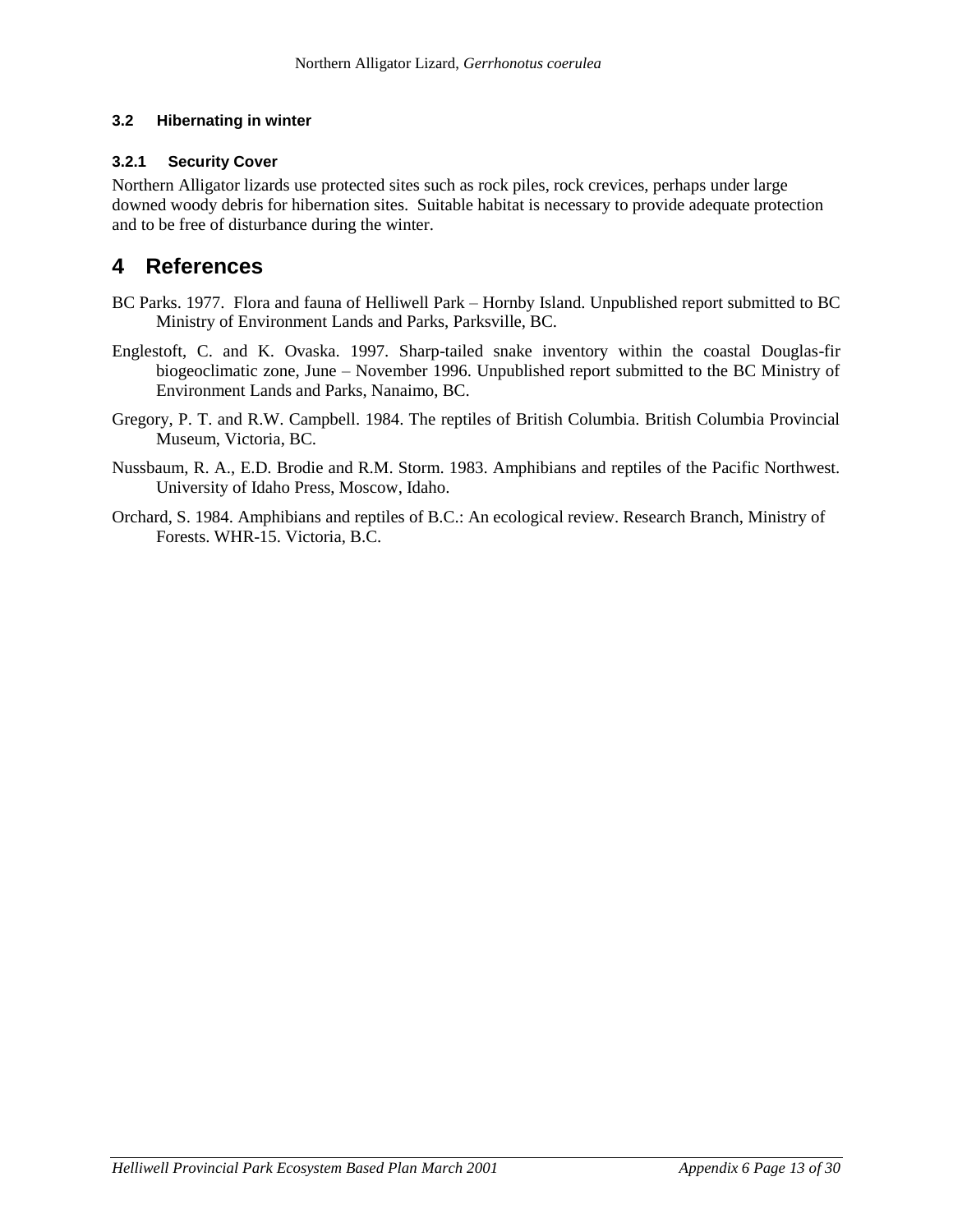# **Species Account for Pacific Treefrog** *Pseudacris regilla*

#### **Species data**

| <b>Common Name:</b>         | <b>Pacific Treefrog</b> |
|-----------------------------|-------------------------|
| Scientific Name:            | Pseudacris regilla      |
| Species Code:               | A-PSRE                  |
| <b>BC</b> Status:           | Not listed              |
| Identified Wildlife Status: | Not listed              |
| <b>COSEWIC Status:</b>      | Not listed              |

#### **Project data**

| Area:        | Helliwell Provincial Park, Hornby Island |  |  |
|--------------|------------------------------------------|--|--|
| Ecoprovince: | Georgia Depression                       |  |  |
| Ecoregions:  | Georgia – Puget Basin                    |  |  |
| Ecosections: | <b>Strait of Georgia</b>                 |  |  |
| BGC Units:   | CDFmm                                    |  |  |
| Map Scale:   | 1:5000                                   |  |  |

# **1 Ecology and Habitat Requirements**

The habitat requirements of Pacific treefrogs includes fresh water, in ponds, lakes, wetlands, or rivers, although not necessarily permanent open water (Orchard 1984). The adult frogs are distributed throughout the forest and can be located, particularly by their call, high in trees, on shrubs, or on manmade structures. The Pacific Treefrog can retain moisture due to skin glands that produce a waxy coating (Corkran and Thoms 1996). As adults, they feed on a variety of flying or crawling insects (Green and Campbell 1984). Pacific treefrogs set up calling territories and then mate in water, often thick with vegetation. From March to May eggs are laid in clusters, usually attached to vegetation submerged in the water bodies (Orchard 1984). Adults leave the water after the mating period and are active on land. Tadpoles hatch from April through July, and they metamorphose into adults from June through August (Orchard 1984). The tadpoles are vegetarians, eating soft vascular plant material, and unicellular and filamentous algae. They reach maturity in approximately one year (Green and Campbell 1984).

# **2 Distribution**

#### **2.1 Provincial Range**

Pacific treefrogs are omnipresent on the southern BC coast, including Vancouver Island and other coastal islands (Orchard 1984). They are also found north to Quesnel and all across the southern 1/3 of the province (Green and Campbell 1984). They were introduced into the Queen Charlotte Islands. They are one of the most abundant amphibians in western North America, and they range from British Columbia to the tip of Baja California and from the Pacific coast to Nevada (Brattstrom and Warren 1955). Treefrogs occur at elevations from sea level up to up to 3,800 m.

#### **2.2 Distribution in Project Area**

Mating Treefrogs were recorded in a Helliwell Park wetland in March 2000, at the far end of St. John's Point, and they can be heard in trees throughout the Park. A pond and marsh complex near the Park entrance, but outside the Park, is probably also a breeding site. Surveys are needed of all pond-breeding and forest amphibians to assess their distribution in the Park.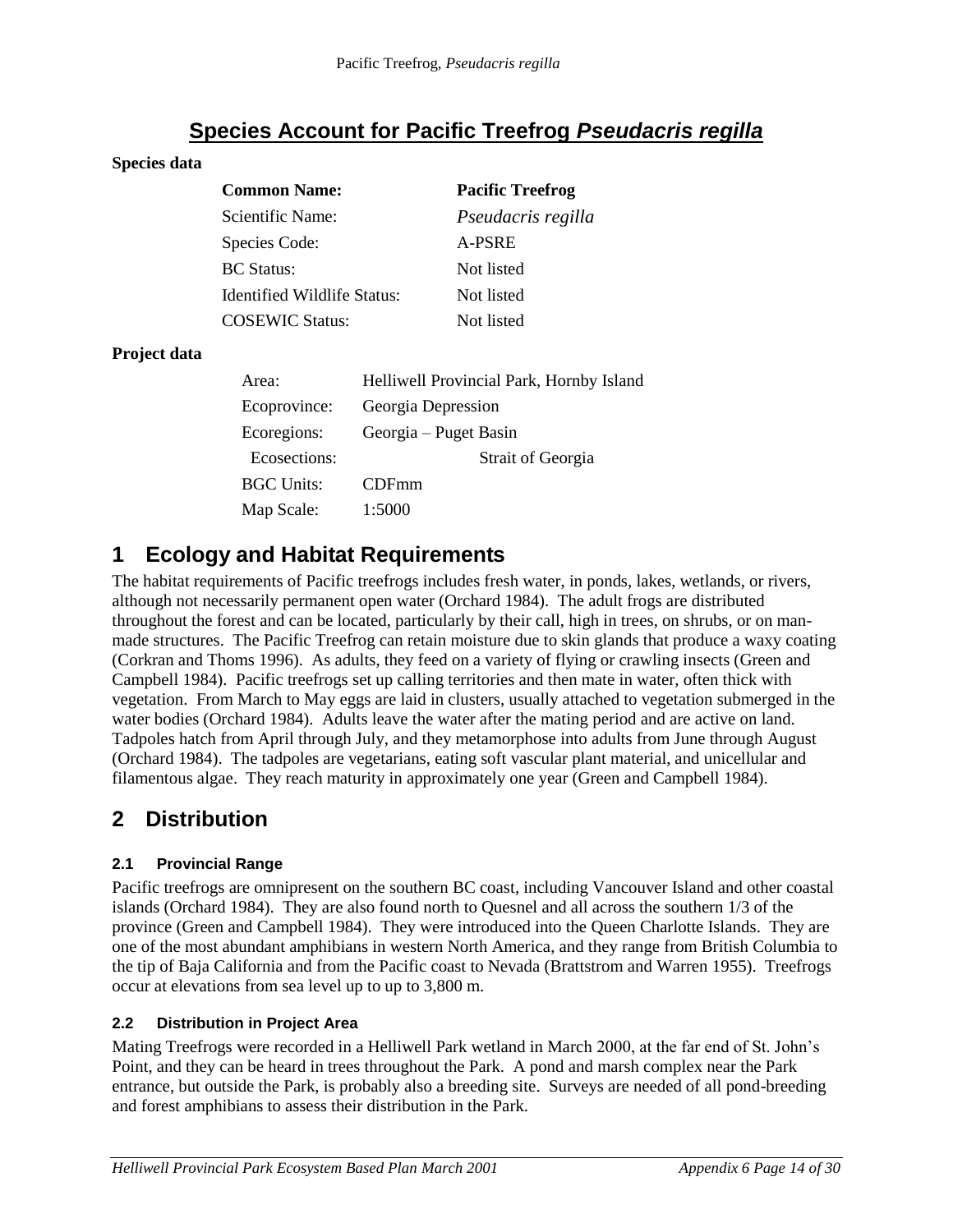### **3 Food/cover Life Requisites and Habitat-uses**

| <b>Habitat use</b>         | Significant food/cover life requisites. |  |
|----------------------------|-----------------------------------------|--|
| Living as adult year-round | Food, Security cover                    |  |
| Reproducing Adult          | Security cover                          |  |
| Living as egg and larva    | Food, Security cover                    |  |

#### **Food/cover life requisites rated for Pacific Treefrog in Helliwell Provincial Park**

| <b>Food/cover life</b><br>requisite | <b>Habitat-use</b>            | <b>Months</b> | TEM unit type suitable<br>as habitat |
|-------------------------------------|-------------------------------|---------------|--------------------------------------|
| Food                                |                               |               | Forest                               |
|                                     | Living as adult year-round    | All year      | DS, DAO, DO, RK                      |
| Food                                | Living as egg and larva       |               | Standing water                       |
|                                     |                               | March-August  | AS, CS, VP                           |
| Food                                | Living as a Reproducing adult |               | Standing water                       |
|                                     |                               | March-July    | AS, CS, VP                           |
|                                     |                               |               | Forest                               |
| Security cover                      | Living as adult year-round    | All year      | DS, DAO, DO, RK                      |
|                                     | Reproducing adult             | March-July    | Standing water                       |
| Security cover                      |                               |               | AS, CS, VP                           |
|                                     |                               |               | Standing water                       |
| Security cover                      | Living as egg and larva       | March-August  | AS, CS, VP                           |

#### **3.1 Living as adult year-round**

#### **3.1.1 Food**

Insects, both flying and crawling, are the principle diet of the Pacific Treefrog. Insects are found within the forest canopy layers, from the ground to the treetops.

#### **3.1.2 Security cover**

Forest vegetation at all levels provides security cover. In general, treefrog activity is related to temperature and moisture (Brattstrom and Warren 1955). Moisture is an essential criterion. Mild temperatures allow treefrogs within Helliwell, to be active nearly the entire year. During extreme cold and in periods of inactivity treefrogs will find shelter in spaces under leaf litter, in burrows, or under coarse woody debris. Treefrogs will sit on exposed vegetation in the sun to warm themselves, but in warm-desiccating environments, they will seek shelter. Young treefrogs will live adjacent to ponds sheltering in debris and vegetation. Treefrog predators include gartersnakes, waterbirds such as herons, opossums, raccoons, and skunks, and all but the latter two species are present in Helliwell (Brattstrom and Warren 1955, Gregory 1978).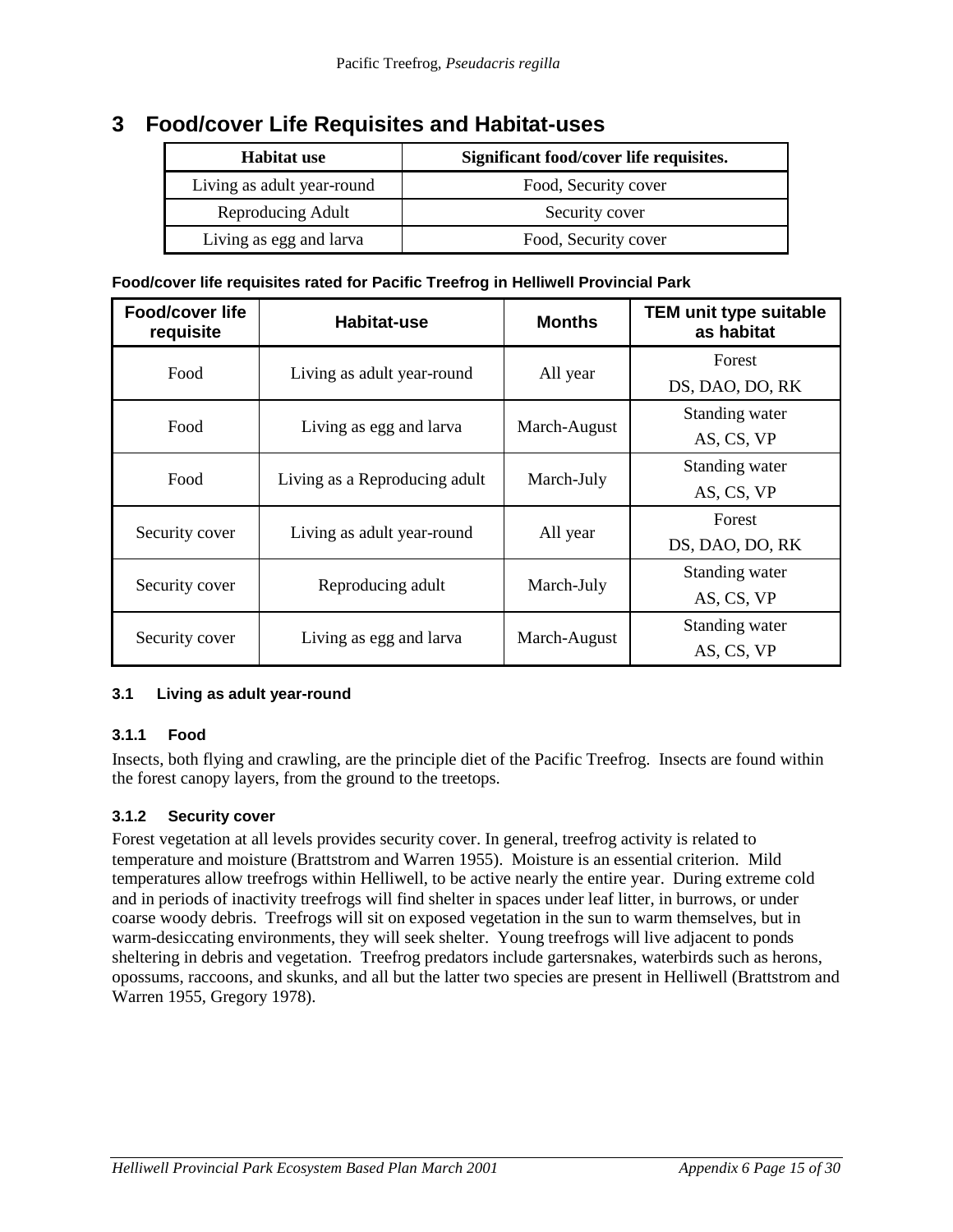#### **3.2 Living as a Reproducing adult**

#### **3.2.1 Food**

Insects within the pond environment provide the food source for breeding treefrogs. A variety of prey are selected including beetles, midges, mosquitoes, other flies and leafhoppers, and treefrogs feed mainly above the water surface, often eating insects off pond vegetation (Brattstrom and Warren 1955).

#### **3.2.2 Security cover**

Unpolluted, fresh water is necessary for treefrogs to reproduce. Pacific treefrogs appear to occupy breeding habitat based on vegetation, size and temperature and treefrogs seem to avoid pools with no cover vegetation (Brattstrom and Warren 1955). Abundant vegetation and debris within ponds provides protection from predators to treefrogs, such as garter snakes, raccoons and herons (Brattstrom and Warren 1955, Gregory 1978) (De Vito *et al.* 1999). Also, if fish are present in the system, sufficient cover must be present to provide shelter or the recruitment of treefrogs will be reduced or absent.

The size and temperature characteristics of pools are related, such that smaller pools may warm up or cool down more quickly than larger water bodies. Three to six inch deep water is sufficient for treefrogs to breed, and some large, deep spring-fed ponds may never reach suitable temperatures for treefrogs. The frogs will begin singing when air or water temperatures reach 9.8 to  $10^{\circ}$ C and will cease singing at temperatures of 20<sup>o</sup>C (Brattstrom and Warren 1955). Eggs are laid at temperatures of between 12 and 15<sup>o</sup>C and once laid, eggs can survive extremes of temperatures for short periods (Brattstrom and Warren 1955). Tadpole growth is more rapid in warmer temperatures, and although they prefer 19 to  $20^{\circ}$ C, they will grow in temperatures from 2 to  $33^{\circ}$ C. Breeding habitat may also be standing water that dries up in the late summer-fall. Treefrogs will reproduce in temporary water in road ditches and in depressions worn into rocks along river systems. At least one of the wetlands within Helliwell has sufficient water in spring to host breeding treefrog. It is unlikely that these wetlands support fish populations.

#### **3.3 Living as egg and larva**

#### **3.3.1 Food**

Tadpoles are vegetarians, feeding on algae, and soft-bodied vascular plants growing within the ponds.

#### **3.3.2 Security cover**

Unpolluted fresh water is essential for the health and growth of eggs and tadpoles of the Pacific Treefrog. Vegetation and debris within the ponds also supplies cover for the tadpoles, particularly if the pond is shallow. Tadpoles will seek out the shallowest warmest water possible. The tadpoles are taken by predators such as garter snakes, water birds, mink, fish and raccoons (Brattstrom and Warren 1955, De Vito *et al.* 1999).

# **4 References**

Brattstrom, B.H. and J.W. Warren. 1955. Observation on the ecology and behavior of the Pacific Treefrog*, Hyla regilla*. Copeia 3:181-191.

- Corkran, C.C. and C. Thoms. 1996. Amphibians of Oregon, Washington, and British Columbia. Lone Pine Publishing, Vancouver, BC.
- De Vito, J., D.P. Chivers, J.M. Kiesecker, L.K. Belden and A.R. Blaustein. 1999. Effects of snake predation on aggregation and metamorphosis of Pacific Treefrog (*Hyla regilla*) Larvae. Journal of Herpetology 33: 504-507.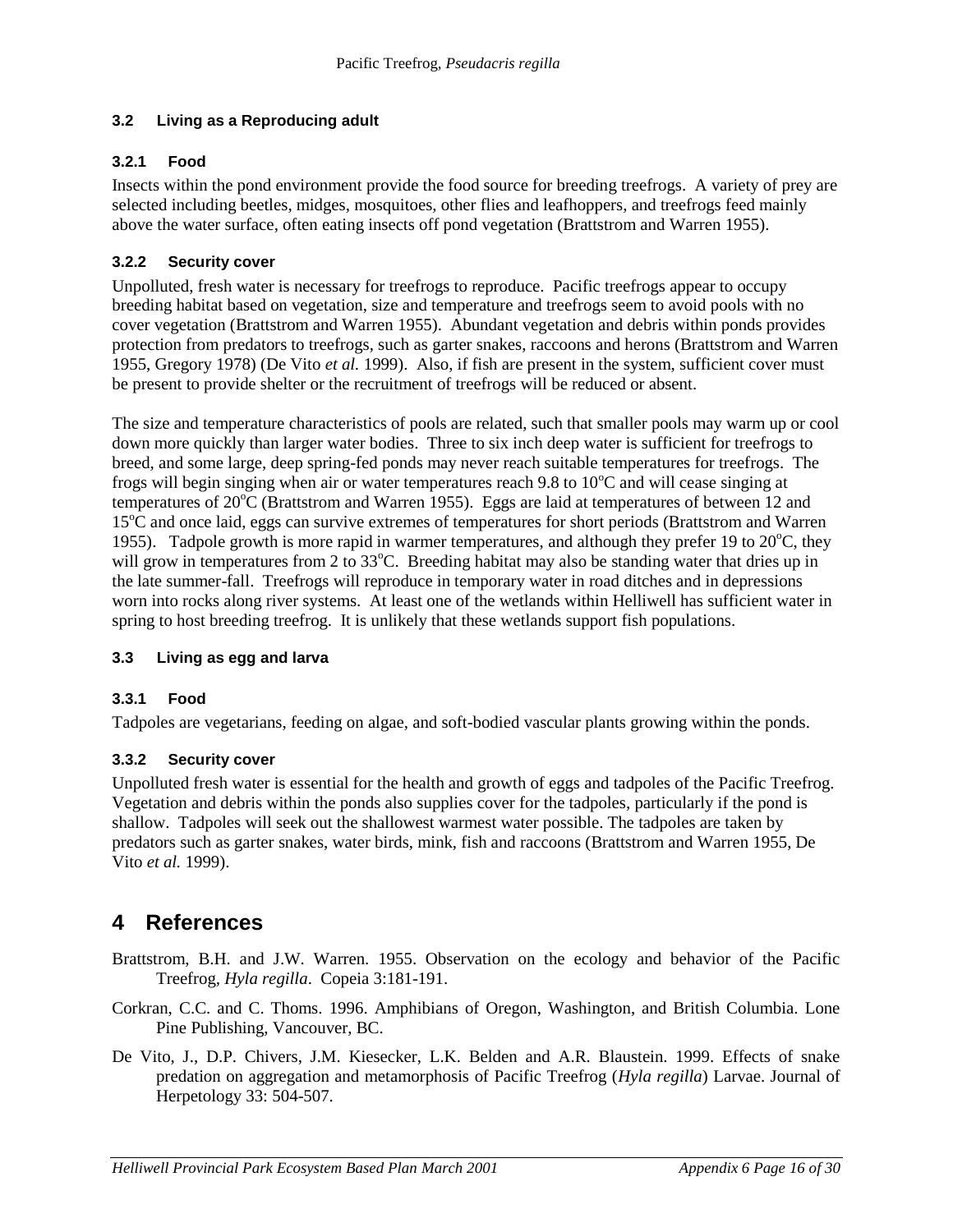- Green, D.M. and R.W. Campbell. 1984. The amphibians of British Columbia. British Columbia Provincial Musem, Victoria, BC.
- Gregory, P.T. 1978. Feeding habits and diet overlap of three species of garter snakes (*Thamnopis*) on Vancouver Island. Can. J. Zool. 56:1967-1974.
- Orchard, S. 1984. Amphibians and reptiles of B.C.: an ecological review. Research Branch, Ministry of Forests. WHR-15. Victoria, B.C.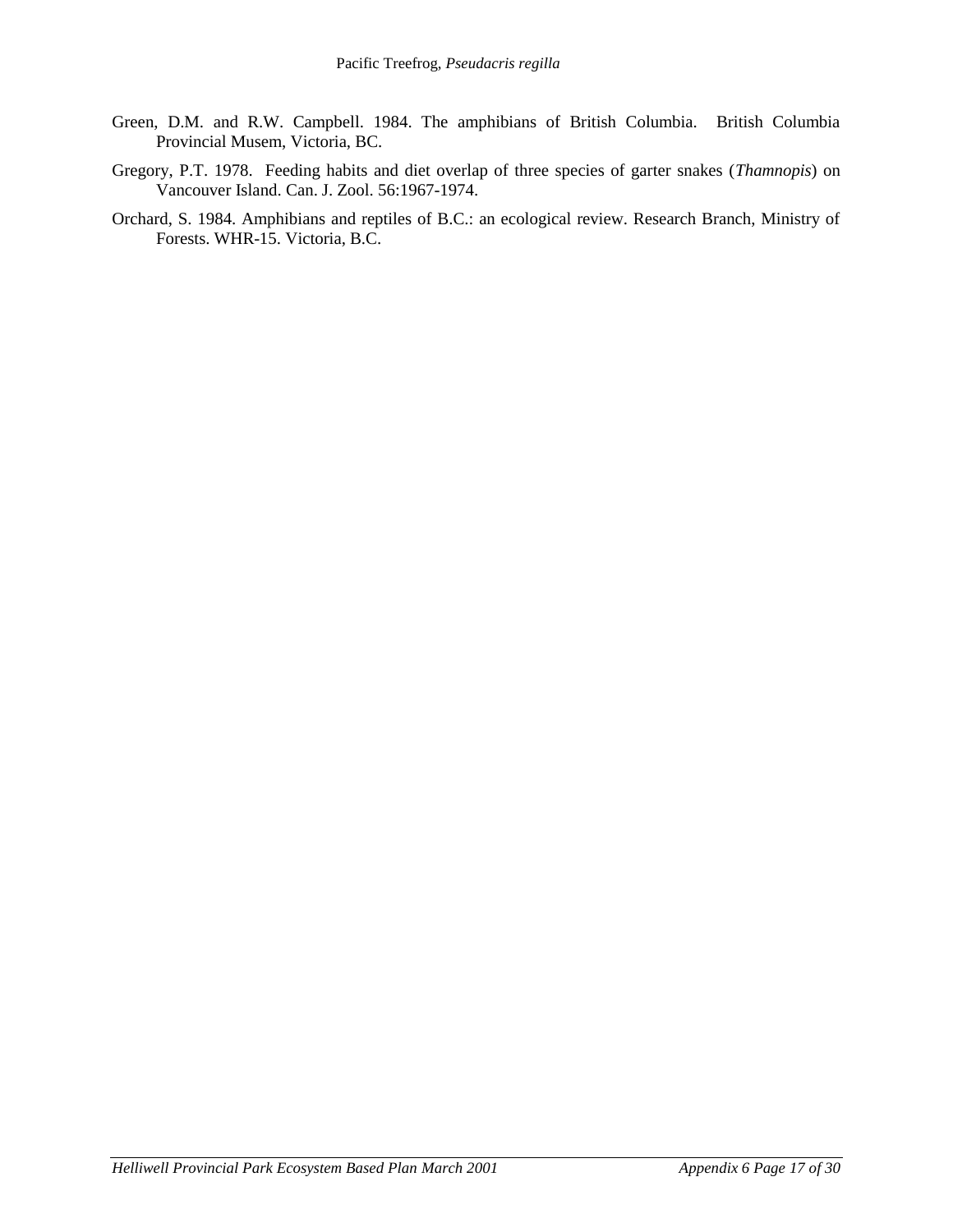### **Species Account for Townsend's Big-eared Bat,** *Corynorhinus townsendii*

#### **Species data**

| Common Name:                | Townsend's Big-eared Bat |
|-----------------------------|--------------------------|
| Scientific Name:            | Corynorhinus townsendii  |
| Species Code:               | M-COTO                   |
| <b>BC</b> Status:           | Blue-listed              |
| Identified Wildlife Status: | Not listed               |
| <b>COSEWIC Status:</b>      | Not listed               |
|                             |                          |

Recently, this species' Latin name has changed from *Plecotus townsendii* to *Corynorhinus townsendii*.

#### **Project data**

| Area:             | Helliwell Provincial Park, Hornby Island |  |  |
|-------------------|------------------------------------------|--|--|
| Ecoprovince:      | Georgia Depression                       |  |  |
| Ecoregions:       | Georgia – Puget Basin                    |  |  |
| Ecosections:      | <b>Strait of Georgia</b>                 |  |  |
| <b>BGC Units:</b> | <b>CDFmm</b>                             |  |  |
| Map Scale:        | 1:5000                                   |  |  |

# **1 Ecology and Habitat Requirements**

The Townsend's Big-eared Bat occurs in a variety of habitats such as coniferous forest, riparian communities, xeric shrub-grassland, arid plateaus and desert. In BC, it ranges from coastal forests to the arid grasslands of the dry interior. A colony, consisting of approximately 200 individuals, was found roosting, in a building, in summer, near Cranbrook. In other parts of its range, this species has been observed using wildlife trees; although detailed summer roosting ecology in BC remains unknown.

Unlike most British Columbia bat species, several wintering locations have been located for *C. townsendii.* During winter, bats of this species fly from 10 to 65 km to locate winter hibernacula, which are typically caves or mines. Townsend's Big-eared bats roost singly or in tightly packed clusters. There is a record of a hibernaculum in a cave for 20-40 individuals on Thetis Island on the west coast. Observations from the Okanagan Valley to Williams Lake have located this species in caves, tunnels leading to caves, mine entrances and mine shafts. Usually Townsend's Big-Eared bat prefers cold places for hibernation, often using well-ventilated parts of caves and mines, moving to more thermally stable areas with the onset of cooler temperatures. *P. townsendii,* at the northern limit of its range, may be more tolerant to colder hibernacula temperatures than other bat species.

Townsend's Big-eared bats are highly maneuverable in flight, and forage along waterways and edges of forests. This species feeds primarily on small moths, although selected lacewings, beetles, and flies are also taken. Females give birth annually to a single young, and longevity records for *C townsendii* suggest a potential life-span of 16.4 years.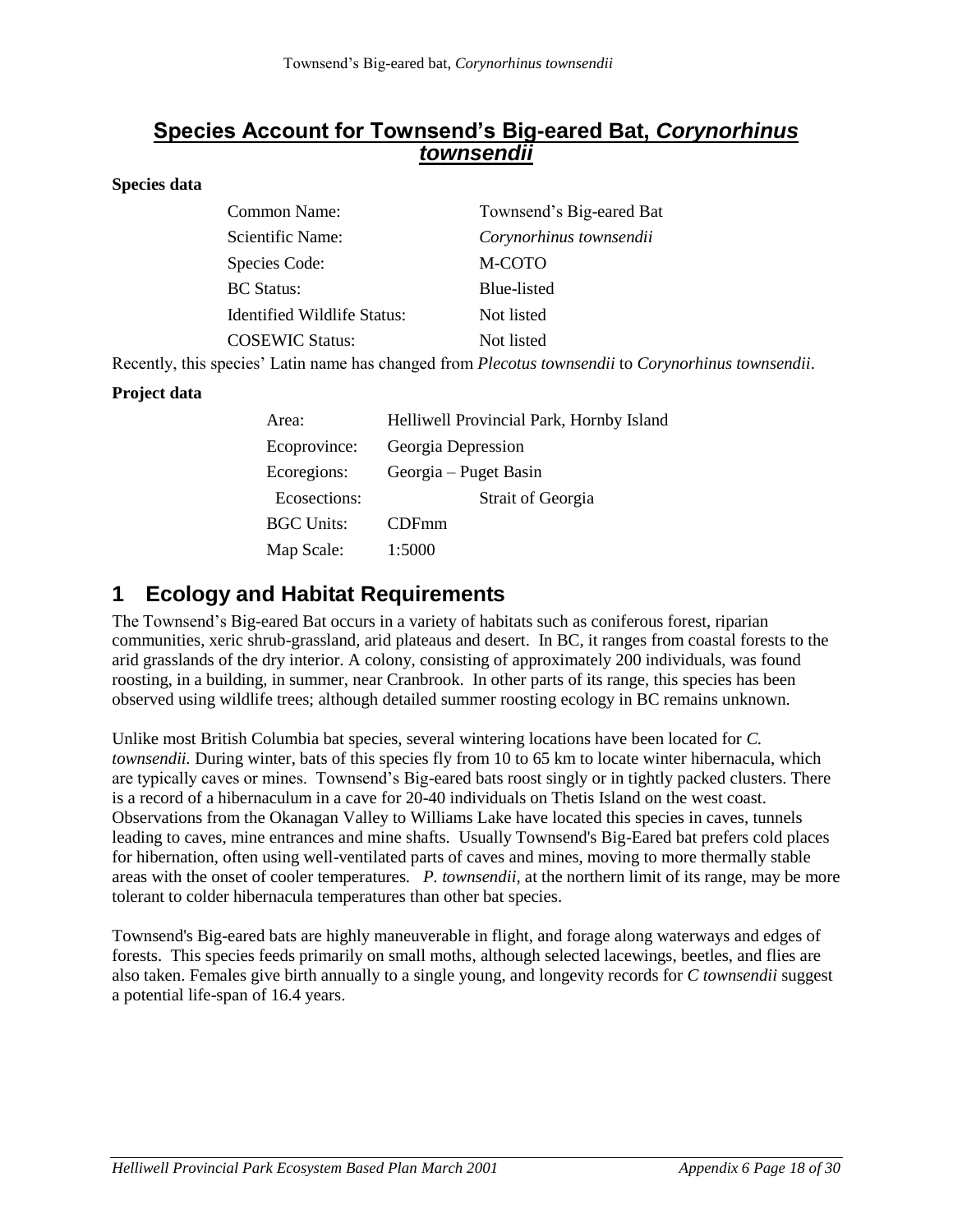# **2 Distribution**

#### *2.1 Provincial Range*

This species is most commonly found in western North American, including much of central Mexico, although isolated populations occur in gypsum caves of north-east Texas, Oklahoma, Kansas, and limestone caves of north-east Arkansas, Missouri, Oklahoma, Kentucky, Virginia and West Virginia. In Canada, this species has only been found in southern and central British Columbia. The range extends west to Vancouver Island, east to Creston, and as far north as Williams Lake. Small colonies of this species hibernate in caves and mines in both the dry interior and Vancouver Island. Recent surveys of the dry interior have confirmed the presence of this species in the Bunchgrass and Interior Douglas-fir Biogeoclimatic zones. Also the bat was shown to use buildings as summer roosting habitat. In BC, this species ranges from sea level to 1070 m.

#### *2.2 Distribution in Project Area*

In the summer of 2000, surveys, for Townsend's Big-eared bats, on Denman and Hornby Islands, found roost sites and a maternal colony. The maternal colony, on Denman, was situated in a farm outbuilding and the bats were observed foraging over the open farm fields and along the hedgerows. On Hornby, individual Townsend's bats were found in Strachan Valley approximately 5km from Helliwell (pers. comm. S. Holroyd). Within Helliwell park, the availability of open grass and shrub lands, as well as open forests, and extensive forest edge would support abundant prey and feeding opportunities for these bats. The presence of small wetlands, within and adjacent to the park, contribute to valuable habitat for this species. Mist netting surveys for bats within the Park, as well as, roost searches in adjacent buildings, will assist in providing the necessary inventory information regarding this species.

# **3 Food/cover Life Requisites and Habitat-uses**

| <b>Habitat use</b>                                                                                 | Significant food/cover life requisites. |
|----------------------------------------------------------------------------------------------------|-----------------------------------------|
| Living during summer as a male $\&$ as a female or<br>juvenile after the maternal colony disperses | Food, Security habitat                  |
| Living during summer in a maternal colony                                                          | Food, Security habitat                  |
| Living during the winter                                                                           | Security habitat                        |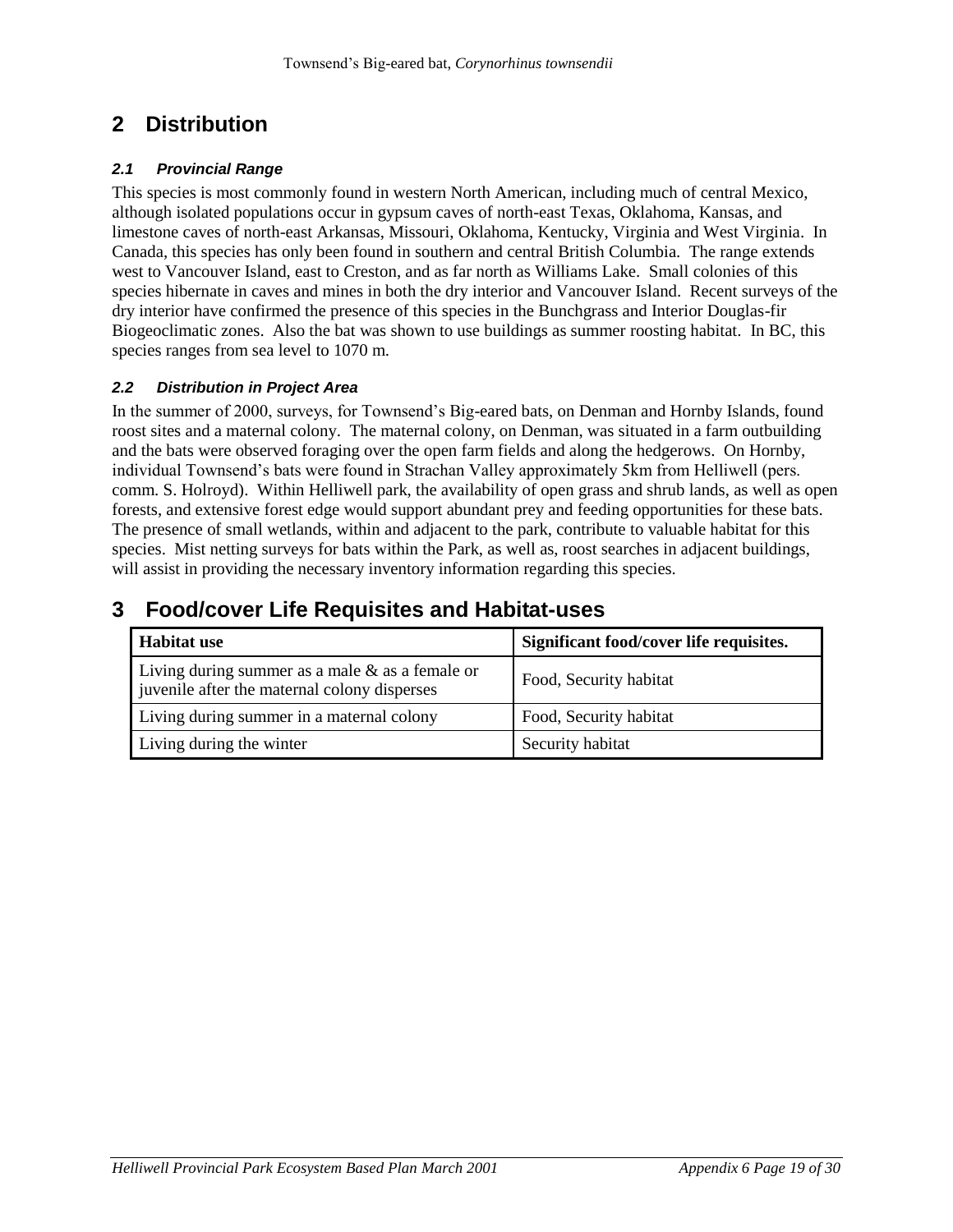| <b>Food/cover life</b><br>requisite | Habitat-use                                                                                              | <b>Months</b>       | TEM unit-type suitable as<br>habitat                                                             |
|-------------------------------------|----------------------------------------------------------------------------------------------------------|---------------------|--------------------------------------------------------------------------------------------------|
| Food                                | Living during summer as a<br>male $\&$ as a female or<br>juvenile after the maternal<br>colony disperses | $May -$<br>October  | Meadows, Open forest, Shrub lands,<br>Wetlands<br>DO, FC, AS, CS                                 |
| Food                                | Living during summer in a<br>maternal colony                                                             | June -<br>August    | If maternal colony near park<br>Meadows, Open forest, Shrub lands,<br>Wetlands<br>DO, FC, AS, CS |
| <b>Security Habitat</b>             | Living during summer as a<br>male & as a female or<br>juvenile after the maternal<br>colony disperses    | $May -$<br>October  | Old-growth trees, Rock bluffs and<br>crevices<br>DO, DAO, DS, CD, CL, OR                         |
| <b>Security Habitat</b>             | Living during summer in a<br>maternal colony                                                             | June -<br>August    | Large open structure with sufficient<br>protection. Most likely not in Park                      |
| <b>Security Habitat</b>             | Living during the winter                                                                                 | November -<br>April | Cave or similar habitat. Not in Park                                                             |

**Food/cover life requisites rated for Townsend's Big-eared Bat in Helliwell Provincial Park**

#### **3.1 Living during summer**

#### **3.1.1 Food**

The foraging needs of females within the maternal colony, and all other bats are considered similar; although there maybe spatial partitioning of food resources between the sexes. This idea was suggested by the netting of disproportionately more males or more females, depending on the particular site in California. The assumption that all the bats forage in available forest and shrub-steppe habitat, as well as grasslands, forest edge, wetlands and riparian habitats remains to be disproven. Undeveloped habitats rich in insects and free of pollutants provide the required diet of small moths, lacewings, beetles and flies. As gleaners, these bats can forage by picking insects off vegetation and can use characteristics of the habitat inaccessible to strictly aerial insectivores. Helliwell Park and the adjacent meadows to the northwest are free of both development and the use of pesticides; however, encroachment of forests has reduced the meadow habitat, while creating additional edge habitat. Several small wetlands in and adjacent to, Helliwell create additional insect-rich habitat as well as a source of fresh water.

#### **3.1.2 Security habitat as a male or as a female or juvenile after the maternal colony disperses**

Individual roost sites for day and night include buildings, caves, mines, rocky outcrops, and wildlife trees. Temperature and humidity may determine appropriate roost sites, but the actual requirements are unknown. Helliwell Park provides large old trees as roosts and there may be suitable crevices in overhanging coastal cliffs although the extent of this habitat is unknown. While little is known about specific disturbance factors, Townsend's Big-eared bats appear to be extremely sensitive to change, particularly disturbance caused by humans. When disturbed, the bats may abandon these sites and move to others that offer more seclusion.

#### **3.1.3 Security Habitat for a maternal colony**

Townsend's Big-eared Bat females rear young in colonies or "nursery roosts". In California, these roosts are also breeding sites between November and February. These nursery roosts are located in buildings, caves and mines. Criteria used to select suitable sites may include availability, temperature, humidity,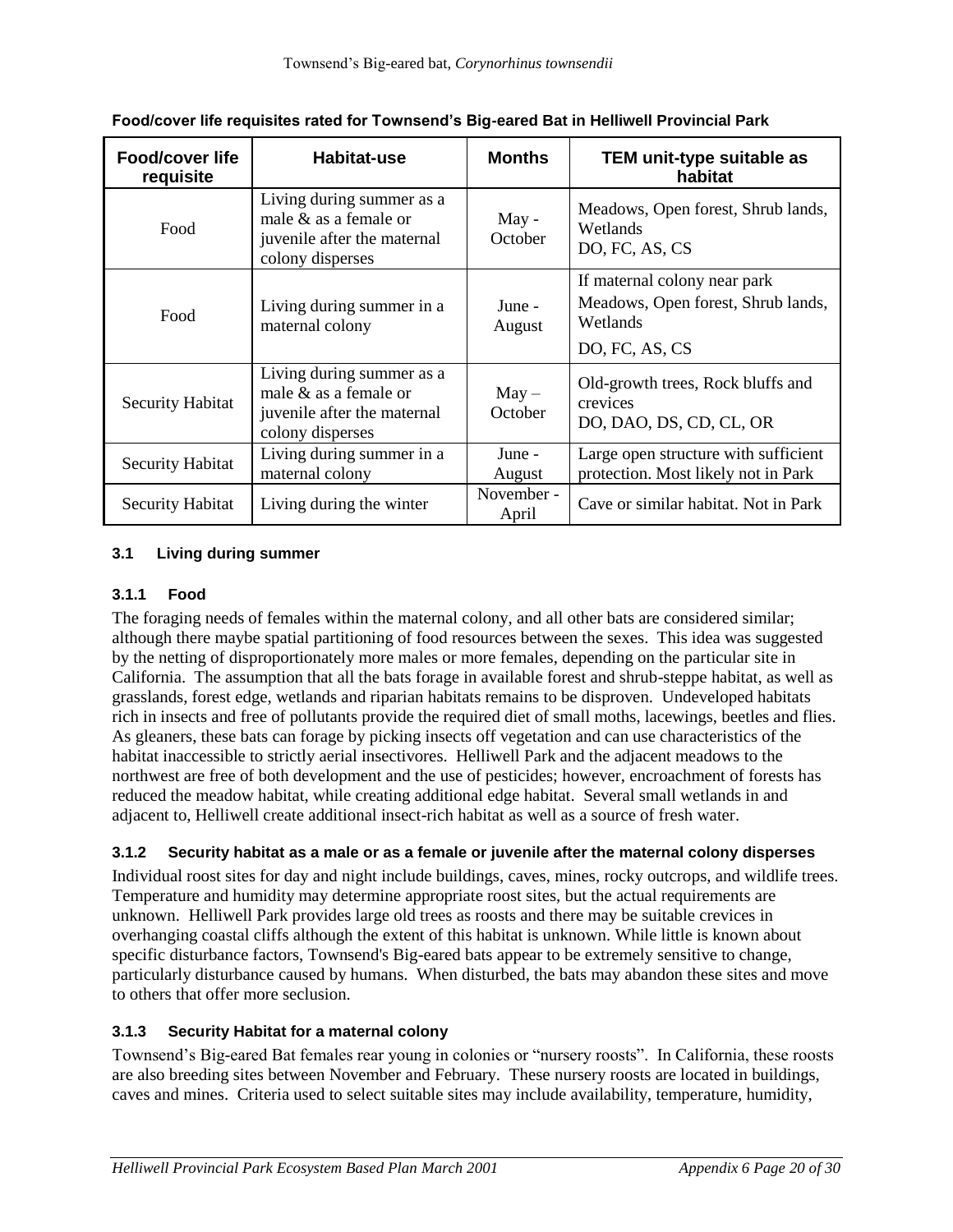predation pressure, and susceptibility to disturbance. Details of these roost sites will become more evident as more sites are discovered in BC. It appears that buildings suitable as roosts have a large, dark, warm and relatively secluded area with ample access. Bats may become habituated to certain repeated, non-threatening disturbances as evidenced by the recent discovery of a large maternal colony in the tractor shed of a working farm. It may be that maternal colonies, whose choice of habitat is more limited, are somewhat more resistant to minor disturbance than individual roosting bats or small hibernating groups. Buildings adjacent to Helliwell Park should be checked for roost bats, but it is unlikely that maternal or nursery roost habitat is available within the Park. Consideration could be given to creating such habitat in the Park in the future.

#### **3.2 Living during the winter**

#### **3.2.1 Security Habitat**

At least twenty winter hibernation sites of these bats are known in BC, thus more information exists about winter hibernacula of Townsend's Big-eared Bats than for most bats. Caves and mines provide suitable stable cool temperatures, usually between  $0^{\circ}$ C and  $7.4^{\circ}$ C and well-ventilated areas tend to support more bats. These bats seem to nest 2-3 metres up on the walls, rather than on ceilings. Helliwell Park does not appear to provide winter habitat, although caves did exist on nearby Denman Island and caves may be present on adjacent Vancouver Island.

# **4 References**

- Burford, L.S. and M.J. Lacki. 1995. Habitat use by *Corynorhinus townsendii virginianus* in the Daniel Boone National Forest. American Midland Naturalist 134:340-345.
- Holroyd, S.L., R.M.R. Barclay, L.M. Merk, and R.M. Brigham. 1994. A survey of the bat fauna of the dry interior of British Columbia: a summary by species with recommendations for future work. B.C. Ministry of Environment. Wildlife Working Report No. WR-63.
- Humphrey, S.R. and T.H. Kunz. 1976. Ecology of a Pleistocene relict, the western big-eared bat (*Plecotus townsendii*), in the southern Great Plains. Journal of Mammalogy 57:470-494.

Nagorsen, D.W. and R.M. Brigham. 1993. The Bats of British Columbia. UBC Press, Vancouver, 164pp.

van Zyll de Jong, C.G. 1985. Handbook of Canadian Mammals. 2. Bats. National Museum of Natural Sciences (Canada), Ottawa, 212pp.

# **5 Acknowledgments**

Susan Holroyd, Inventory Specialist, Region 1, Ministry of Environment, and a bat researcher, provided most of the material from which this account is compiled, and Susan also edited the account. Some of the Townsend's bat material used was written by Sal Rasheed.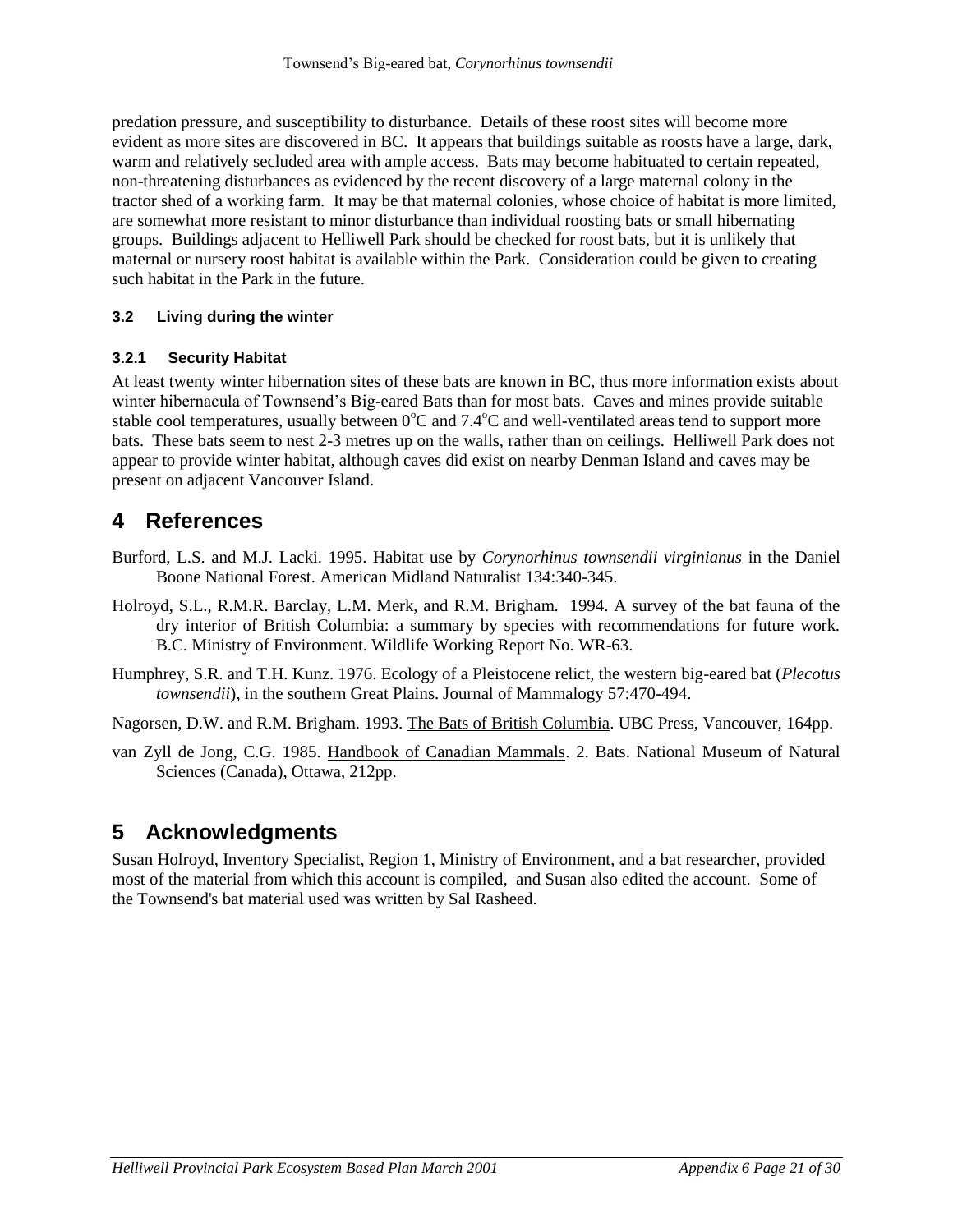# **Species Account for Pelagic Cormorant,** *Phalacrocorax pelagicus*

#### **Species data**

| Common Name:                | Pelagic Cormorant       |
|-----------------------------|-------------------------|
| Scientific Name:            | Phalacrocorax pelagicus |
| Species Code:               | <b>B-PECO</b>           |
| <b>BC</b> Status:           | Blue/Yellow-listed      |
| Identified Wildlife Status: | Not listed              |
| <b>COSEWIC Status:</b>      | G5 S4B, SZN             |

There are two subspecies of Pelagic Cormorant in British Columbia: *P.p.pelagicus* [blue-listed] breeds from the Queen Charlotte Islands northward but is found along the south coast in winter. *P.p. resplendens* [yellow-listed] is found along the south coast and northward for an undetermined distance (Campbell *et al.* 1990). Although it is most likely to be *P.p. resplendens* that breeds in the vicinity of Hornby Island, no distinction is made in this document. In BC, the Pelagic Cormorant is a common to abundant resident, a fairly common migrant along the coast, and a widespread coastal breeder (Campbell *et al.* 1990).

#### **Project data**

| Area:             | Helliwell Provincial Park, Hornby Island |  |  |  |  |  |
|-------------------|------------------------------------------|--|--|--|--|--|
| Ecoprovince:      | Georgia Depression                       |  |  |  |  |  |
| Ecoregions:       | Georgia – Puget Basin                    |  |  |  |  |  |
| Ecosections:      | <b>Strait of Georgia</b>                 |  |  |  |  |  |
| <b>BGC Units:</b> | <b>CDFmm</b>                             |  |  |  |  |  |
| Map Scale:        | 1:5000                                   |  |  |  |  |  |

# **6 Ecology and General Habitat Requirements**

#### *6.1 Habitat*

Pelagic Cormorant habitat is the rocky coast. These cormorants forage in bays, harbours, lagoons, surge narrows and coves, and they usually roost on unvegetated islets, cliffs or man-made structures such as navigational beacons, ferry docks, and log booms (Campbell *et al.* 1990). Their unique wettable plumage, a feature that is well suited to underwater pursuit of shallow demersal fish, requires perching sites for drying and thermoregulation. During the non-breeding season, they usually occur as scattered individuals and small flocks, but converge at feeding areas such as herring spawn sites in spring, and population shifts are related to seasonal fish availability.

#### *6.2 Food*

Pelagic Cormorants feed from the bottom, in the littoral-benthic zone and its diet includes Pacific Sandlance, Pacific herring, Pacific Staghorn Sculpin, Crested Gunnel, Shrimp, Shiner Perch, Rockfish and Pacific Salmon (Campbell *et al.* 1990, Sullivan, 1998, Vermeer and Ydenberg 1989).

#### *6.3 Reproduction*

Pelagic Cormorants breed throughout inner and outer coastal areas in BC with 145 historical breeding sites, 55% of them in the Strait of Georgia (Campbell *et al.* 1990). They are colonial nesters and use cliffs on islands, headlands, caves, and man-made structures (Campbell *et al.* 1990, Vermeer *et al.* 1989). Unlike larger cormorant species, they are not able to defend nests and young against aerial predators but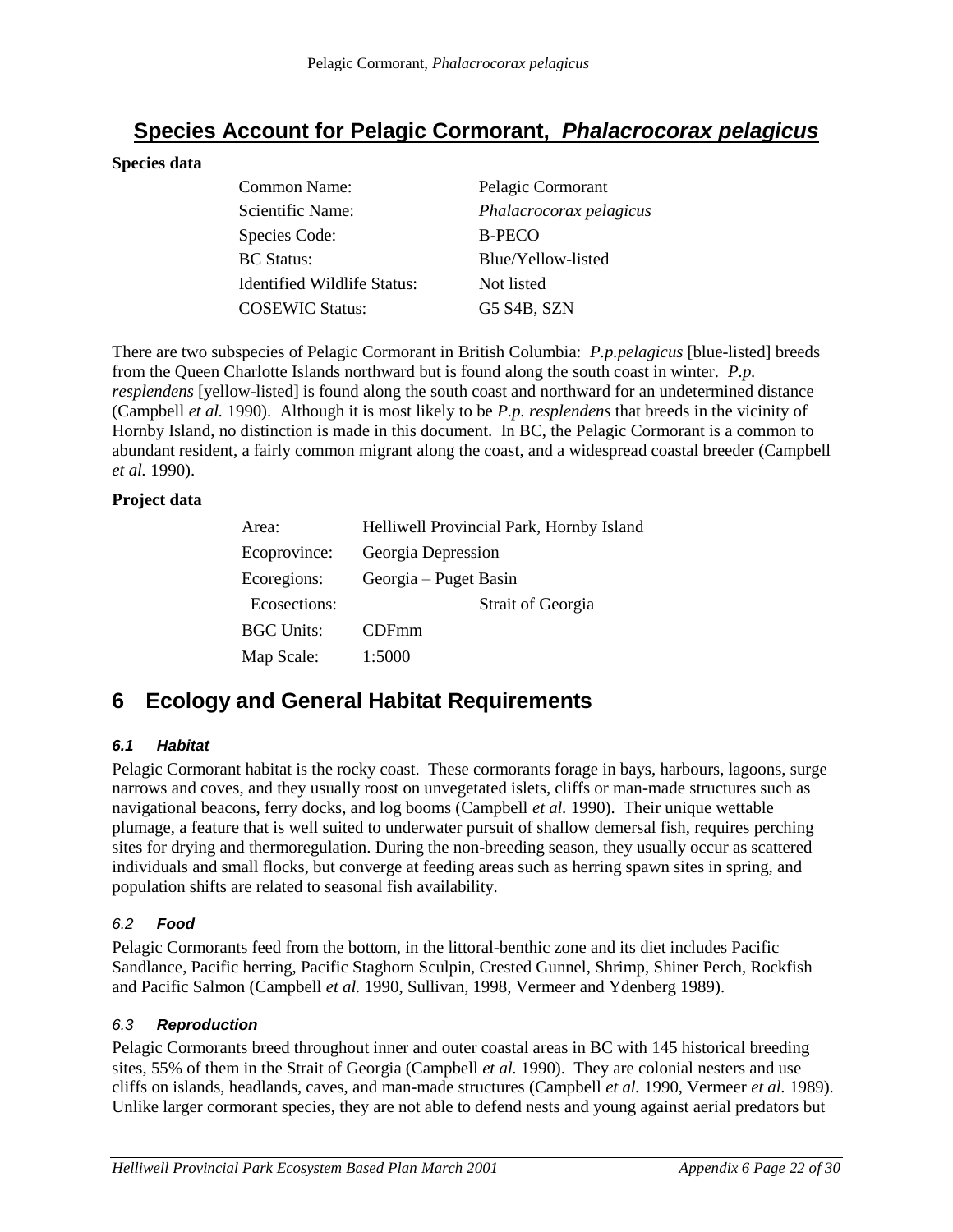rely on inaccessibility of cliff-nesting habitat to deter predators (Ehrlich *et al.* 1988). Nests are made on the narrow ledges of cliffs, within sea caves, or on narrow beams and ledges of human structures: the nests are compact and made of grass, seaweeds, feathers and marine debris, or occasionally eggs may be laid on bare rock (Campbell *et al.* 1990, Vermeer *et al.* 1989). The cliff side nesting and roosting sites on St. John Point in Helliwell Park stand out because of the summer "whitewash" they receive from the cormorants fecal deposits. Individual nests may be used for several seasons. Breeding individuals remain in the colony during the day, non-breeding individuals return in the evening (Ehrlich *et al.* 1988).

Records for clutches indicate eggs are laid from late April to late August, with most from mid-June to early July (Campbell *et al.* 1990). If the first clutch is destroyed a second clutch may be laid. Most young fledge by late August – September (Moul 2000).

#### *6.4 Nesting Success & Disturbance*

The appearance of natural predators near or within a colony often causes the sudden mass departure of adults from nests; this departure may displace eggs or chicks out of the nest, exposing them to predation or weather. Mass departures seem more easily induced at the beginning of the reproductive season that at other times but can occur at any time especially if the colony is subject to repeated disturbance (Siegel-Causey and Litvinenko 1993). The most critical times of the breeding season for impacts from disturbance are the late egg incubation and first weeks of hatchlings and during these periods an entire colony can be destroyed (*ibid*.). At sites in the Gulf Islands, Bald eagles have been seen to prey on gulls near cormorant nest sites: this disturbance by eagles flushed the cormorants, whose nests were then preyed upon by crows and gulls (Moul 2000). Repeated disturbance by pleasure boaters was also thought to be a possible incitement of depredation of the cormorant nests by gulls; however, during a provincial survey of nesting sites in the Southern Straits it was found that approaching the nest sites by kayak created considerably more disturbance than approaching them in small motorized vessels (T. Chatwin pers. comm. 2000). Disturbance from persons onshore at colony sites has also been reported (*ibid*.) One colony in the San Juan Islands was abandoned due to human disturbance (children throwing rocks and sticks from the cliff top above the nests) (Moule 2000). A visual barrier between humans and the birds is probably sufficient to prevent disturbance of the birds (I. Moule pers. comm. 2000).

# **7 Distribution**

#### *7.1 Provincial Range*

The Pelagic Cormorant breeds from Alaska to California and is a common resident along the inner and outer coastal areas of British Columbia. It rarely occurs very far up inlets, and there are no records from freshwater locations. (Campbell *et al.* 1990). In British Columbia, Pelagic Cormorant populations are centred on the south coast and 55% occur in the Strait of Georgia (Campbell *et al.* 1990). These birds are found mostly at sea-level.

#### *7.2 Distribution in Project Area*

Pelagic Cormorants were first recorded as breeding on the cliffs at Helliwell Provincial Park in 1955-56 (Vermeer *et al.* 1987). At that time 50 nests were reported. Between 1956 and 1987, the number of nests recorded ranged from 9 to 127. In 1990, four nests were observed at the northwest end of the colony on July 14; by July 31, a total of 124 nests were spread over five areas; then by August 29, 74 half to fullgrown Pelagic Cormorant chicks were examined for deformities, and in addition, five immature Brandt's Cormorants were in the colony (Breault 1990).

Since 1990, there have been no formal counts, although naturalists in the area report that the cormorants have not successfully nested at this site for at least 3 years, 1998-2000 (D. Carreck, A. Heath pers. comm.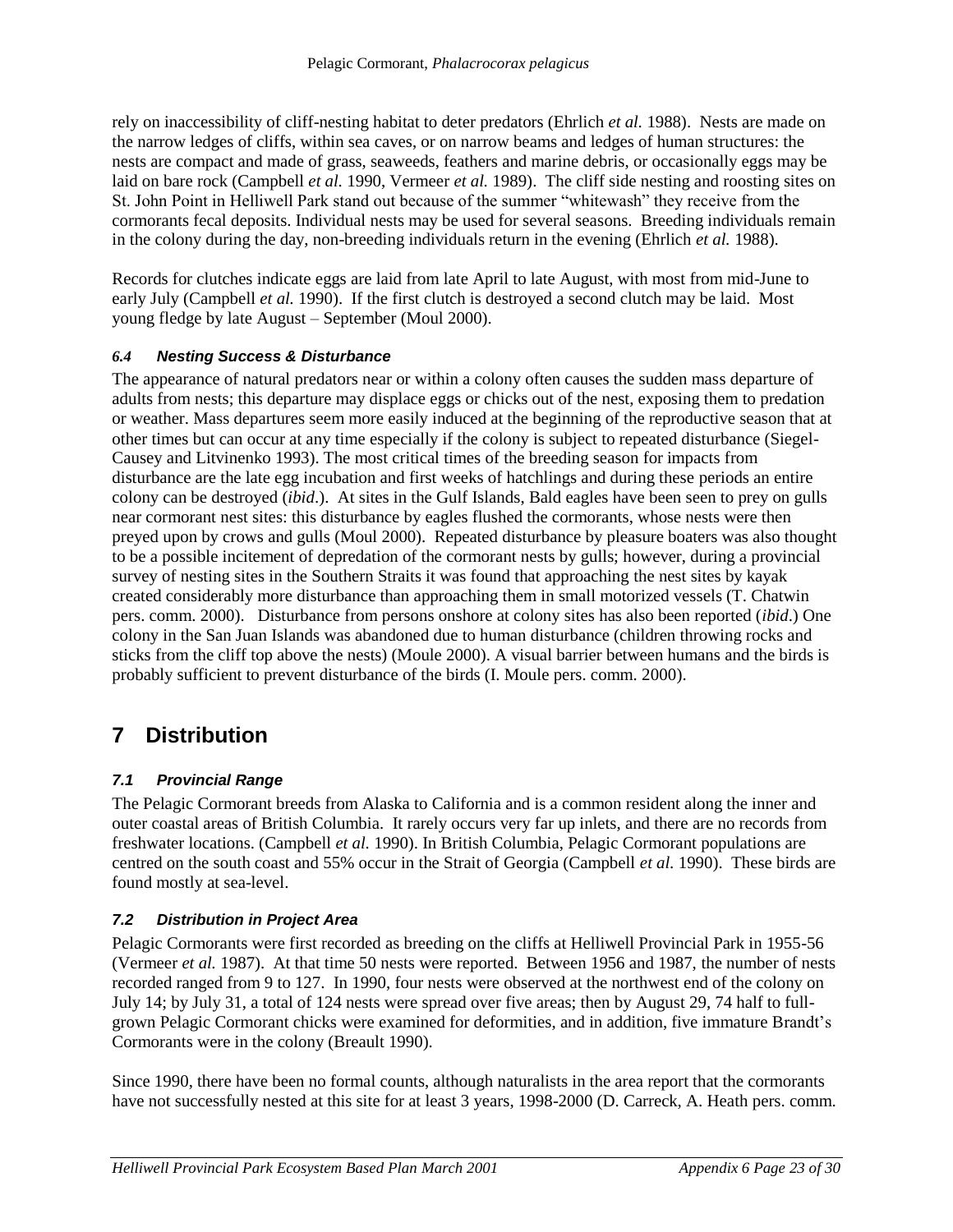2000). In 1999 the number of Pelagic Cormorants which successfully fledging offspring in 6 sample sites along southeastern Vancouver Island, was 41% below their historic highs and three other sites also failed to pledge any chicks in 1999 (Moul 2000). The reasons for this decline are not known. A large colony of nesting Pelagic Cormorants is situated on Chrome Island at the southern tip of Denman Island and until 1983 a colony of up to 88 nesting pairs was located on Sisters Islets. Historical trends for these two colonies along with data for the nesting site on St. John Point are shown in the table below.

Trends in numbers of nesting pairs of Pelagic cormorants in and around Helliwell Park 1938-1998.

| Location                |  |                 |  |      |          |  |  |  |  |                                                          |  |
|-------------------------|--|-----------------|--|------|----------|--|--|--|--|----------------------------------------------------------|--|
| <b>St. John Point</b> 0 |  |                 |  |      |          |  |  |  |  | 50 30 25 ? 9 14 36 59 103 99 127 101 124 ? ? ? ? ? 0 0   |  |
| Chrome Is               |  | ? ? ? ? ? 54 93 |  | -90- | $\sim$ 2 |  |  |  |  | 79 59 78 141 80 67 122 171 220 212 ? 134                 |  |
| Sisters Is.             |  |                 |  |      |          |  |  |  |  | <u>?</u> ? ? ? 14 41 ? 88 ? 70 69 51 ? ? ? ? ? ? ? ? ? ? |  |

### **8 Helliwell-specific Food/cover Life Requisites and Habitat-uses**

| Habitat use                                        | Significant food/cover life requisites. |
|----------------------------------------------------|-----------------------------------------|
| Living as adult during non-breeding season         | Food, Security habitat                  |
| Mating, egg-laying and rearing young (Reproducing) | Food, Security habitat                  |
| Living as fledglings                               | Food, Security habitat                  |

| Food/cover<br>life requisite | Habitat-use                                   | <b>Months</b>          | <b>TEM/MEM unit-type suitable as habitat</b><br>component                                                                 |
|------------------------------|-----------------------------------------------|------------------------|---------------------------------------------------------------------------------------------------------------------------|
| Food                         | Living as adult during<br>non-breeding season | September<br>$-$ March | Subtidal Marine Ecosystem: Rock substrate;<br>< 60m                                                                       |
| Food                         | Reproducing                                   | $April -$<br>August    | Subtidal Marine Ecosystem: Rock substrate;<br>< 60m                                                                       |
| Security<br>habitat          | Living during non-<br>breeding season         | September<br>$-$ March | Roosting: Intertidal Marine Ecosystem: Cliffs;<br>high or medium; steep; eroding or with caves<br>other: all marine areas |
| Security<br>habitat          | Reproducing                                   | $April-$<br>August     | Nesting: Intertidal Marine Ecosystem: Cliffs;<br>high or medium; steep; eroding or with caves<br>other: all marine areas  |

**Table 4. Food/cover life requisites rated for Pelagic cormorant in Helliwell Provincial Park.**

#### **8.1 Living as adult during non-breeding season**

#### **8.1.1 Food**

Pelagic Cormorants forage near the sea surface along the coasts of Hornby and Denman Islands. Habitual roost sites on ledges or caves of eroding cliffs are used along the coasts and long strings of cormorants fly from these sites in the morning, returning at dusk. The preferred food of Pelagic cormorants are nonschooling fish of rocky reefs and bottoms near preferred roosting sites. Primary winter feeding areas include the waters around Ford Cove and Norris Rocks (Ilsa Ravolzins, Amanda Heath pers. comm. 2000) and the waters along the cliffs on the south shore of St. John Point and Flora Islets (Burger *et al.* 1997).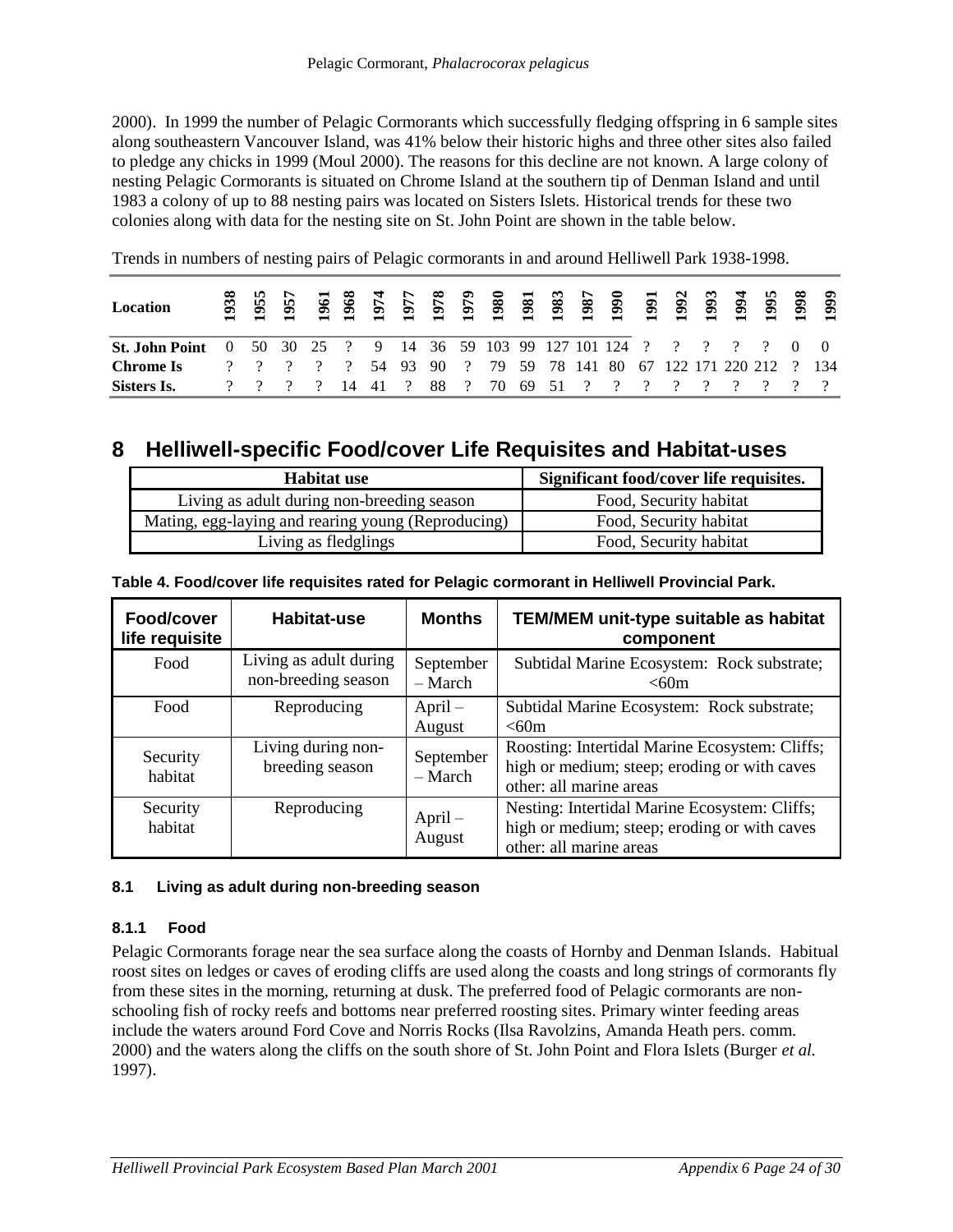#### **8.1.2 Security habitat**

Roost sites in the Helliwell vicinity are steep inaccessible cliffs, ferry docks, and navigational buoys. Most of the Helliwell Park cormorant nest and roost site is situated along the south shore of St. John Point where there are high ( $>5$  m), steep ( $> 35^{\circ}$ ) cliffs with overhanging tops. A portion of the cliffs may be accessible to determined terrestrial predators, possibly opossums.

#### **8.2 Reproducing**

#### **8.2.1 Food**

Breeding cormorants forage within 10 km of colony locations (Ainley and Boekelheide 1990). In addition to the nesting site on St. John point there are Pelagic cormorant nesting sites on Sisters Islets and Chrome Island that are both within 10 km of marine waters within Helliwell Park. Potential feeding areas within the park include the numerous small rocky reefs in Lambert Channel (map XX; Barny French reef, Scallop reef, Savoie rocks, Maude reef, Red Snapper reef and 9 Fathom rocks), the reefs surrounding Toby Islet, Heron and Norris Rocks, the reef at Nash Bank, Cape Gurney reef, the coastline from Tribune Bay to St. John Pt. and the rock wall and reefs extending from St. John Pt to south of Flora Islet.

#### **8.2.2 Security habitat**

Nest and roost sites in Helliwell and adjacent areas are similar habitat (see above).

#### *Assumptions*

Reproductive Habitat rating assumptions:

- 1. Only cliffs that are immediately adjacent to and facing coastal waters will be rated as possible habitat..
- 2. Cliffs higher than 5 m (moderate or high) will be rated up to high for reproducing habitat.
- 3. Steep  $(35°)$  cliffs with narrow ledges or caves will be rated up to high for reproducing habitat, whereas less steep or terraced cliffs will be rated low to nil for reproducing habitat.
- 4. Vegetated cliffs will be rated nil to moderate for reproducing habitat.
- 5. Sea caves with steep high walls (greater than 5 m) and narrow ledges will be rated moderate to high for reproducing habitat

# **9 References**

- Ainley, D.G. and R. J. Boekelheide. 1990. Seabirds of the Farallon Islands: ecology, dynamics, and structure in an upwelling-system community. Stanford University Press. Stanford, CA.
- Breault, A.M. 1990. Monitoring program of fish-eating birds in the Strait of Georgia. Unpublished Report. Canadian Wildlife Service, Pacific and Yukon Region, BC 74pp.
- Moul, I.E. 2000. Population trends of Double-crested and Pelagic Cormorants nesting along the southeast coast of Vancouver Island. Unpublished report submitted to Ministry of Environment Lands and Parks, Nanaimo, BC.
- Campbell, R.W., N.K. Dawe, I. McTaggart-Cowan, J.M. Cooper, G.W. Kaiser and M.C.E. McNall. 1990. The Birds of British Columbia Volume 1. Royal British Columbia Museum, Victoria, BC 514 pp.
- Ehrlich, P.R., D.S. Dobkin and D. Wheye. 1988. The Birders Handbook. Simon and Shuster Inc. NewYork, NY.
- Siegel-Causey, D. and N.M. Laitvinenko. 1993. Status, ecology and conservation of shags and cormorants of the temperate North Pacific. p. 112-130. In: Vermeer, K. K.T. Briggs, K. Morgan and D. Seigel-Causey. (eds) The Status, Ecology and Conservation of Marine Birds of the North Pacific. Can. Wildl. Serv. Spec. Publ. Ottawa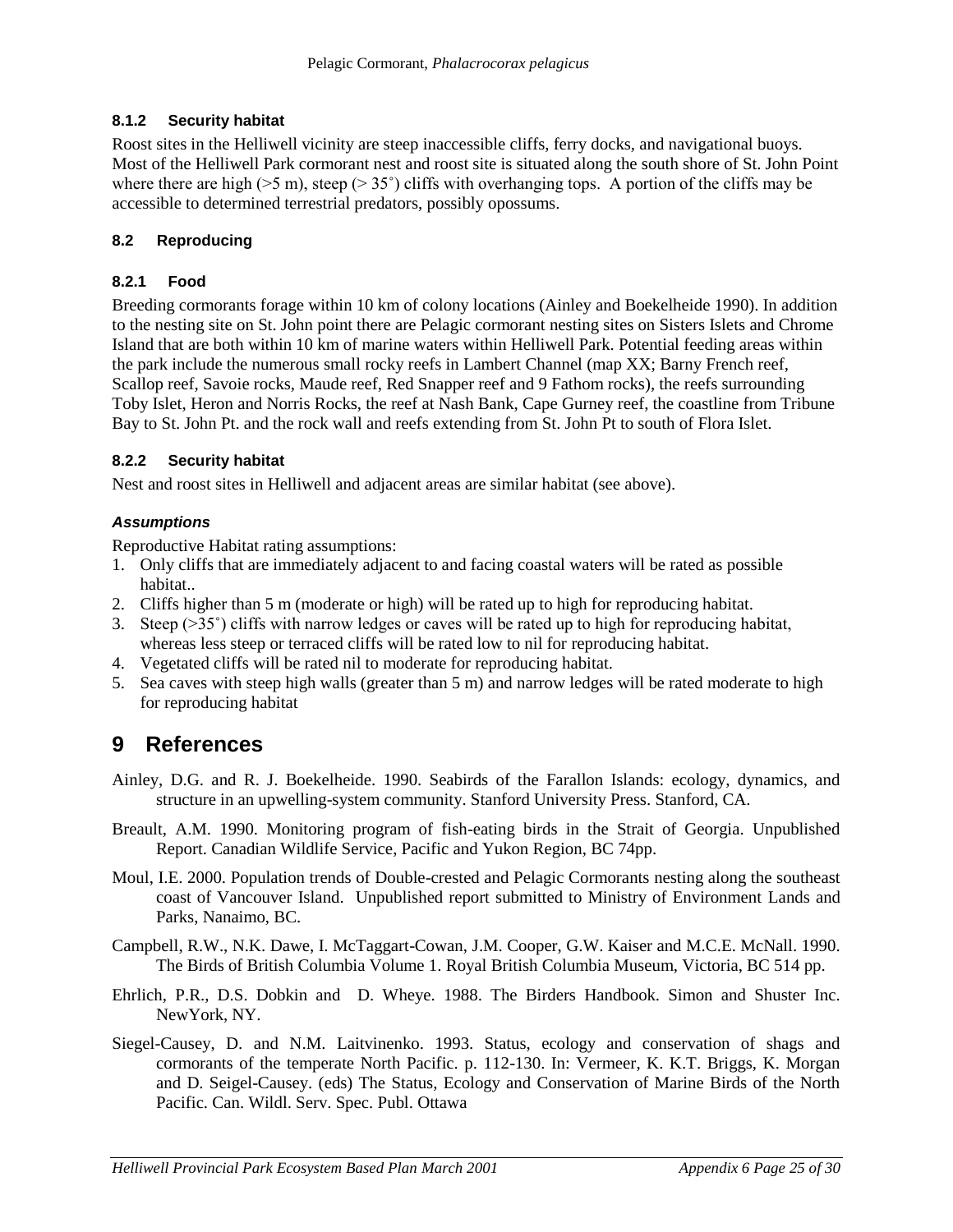- Vermeer, K., K.H. Morgan, and G.E.J. Smith. 1989. Population trends and nesting habitat of Doublecrested and Pelagic cormorants in the Strait of Georgia. p. 94-99. In: The Ecology and Status of Marine and Shoreline Birds in the Strait of Georgia, British Columbia. Can. Wildl. Serv. Spec. Publ. Ottawa.
- Vermeer, K. and R.C. Ydenberg. 1989. Feeding ecology of marine birds in the Strait of Georgia. p. 62-73. In: The Ecology and Status of Marine and Shoreline Birds in the Strait of Georgia, British Columbia. Can. Wildl. Serv. Spec. Publ. Ottawa.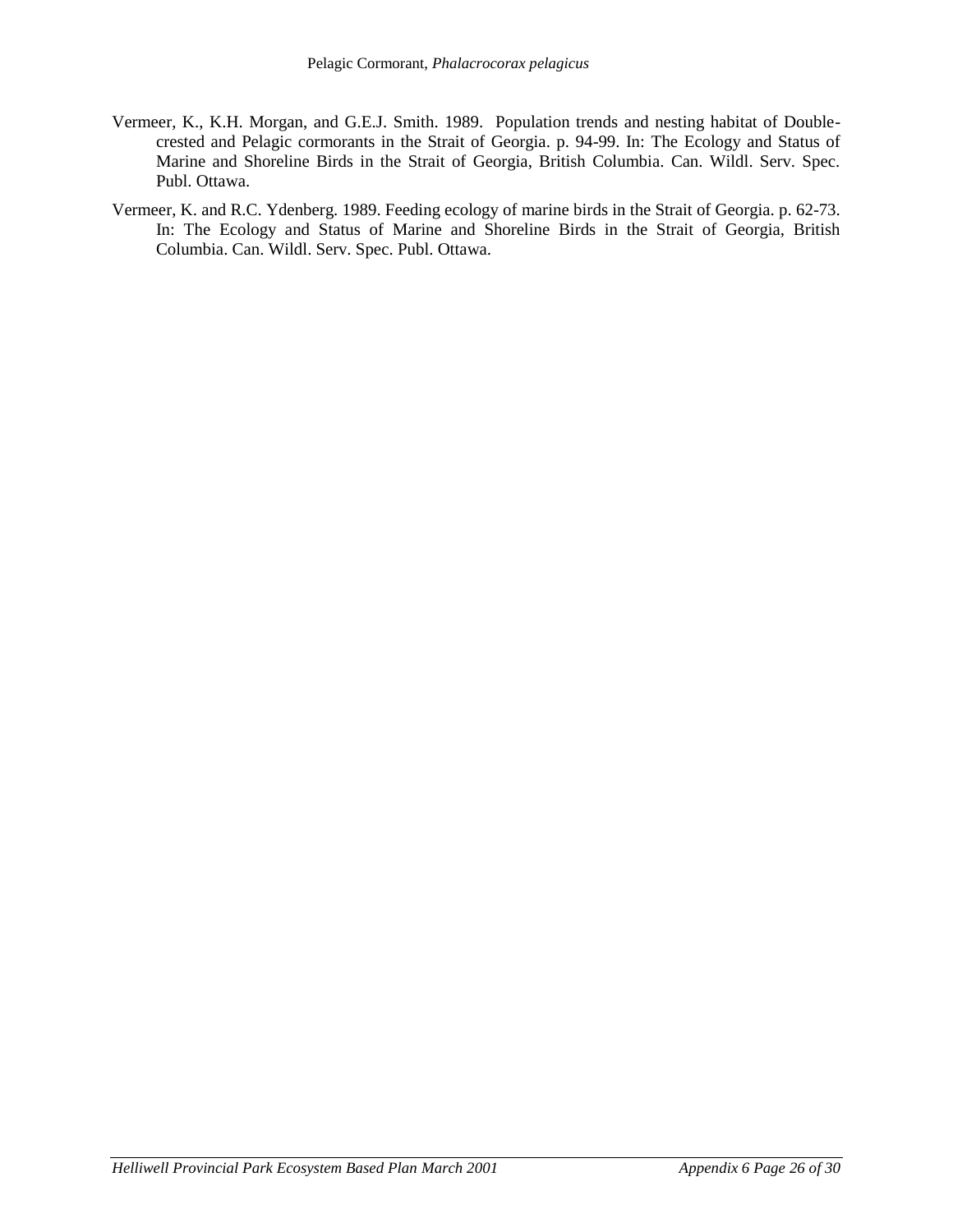# **Species Account for Harlequin Duck,** *Histrionicus histrionicus*

#### **Species data**

| Common Name:                   | Harlequin Duck                   |
|--------------------------------|----------------------------------|
| Scientific Name:               | <i>Histrionicus histrionicus</i> |
| Species Code:                  | <b>B-HADU</b>                    |
| <b>BC</b> Status:              | Yellow-listed S3                 |
| Identified Wildlife<br>Status: | Not listed                       |
| <b>COSEWIC Status:</b>         | Not listed                       |

#### **Project data**

| Area:        | Helliwell Provincial Park, Hornby Island |  |  |  |  |  |  |
|--------------|------------------------------------------|--|--|--|--|--|--|
| Ecoprovince: | Georgia Depression                       |  |  |  |  |  |  |
| Ecoregions:  | Georgia – Puget Basin                    |  |  |  |  |  |  |
| Ecosections: | Strait of Georgia                        |  |  |  |  |  |  |
| BGC Units:   | CDFmm                                    |  |  |  |  |  |  |
| Map Scale:   | 1:5000                                   |  |  |  |  |  |  |

### **1 Ecology and General Habitat Requirements**

The Harlequin duck is a small sea duck found inhabiting nearshore marine waters of the north Pacific and north Atlantic. Populations are considered endangered in eastern North America and of special concern in western North America (Goudie *et al.* 1994). However, in a few regions of its range, notably coastal British Columbia and the Aleutian Islands, it may be very abundant. The Harlequin duck moves onto the coast after it has completed breeding in inland areas along the rocky shores of mountain streams. Goudie (1996) estimated the overwintering population of Harlequin ducks in the Strait of Georgia at about 16,500 birds although unpublished census data from M.S. Rodway and H.M. Regehr suggest that the overwintering population my be closer to 10,000 birds (H.M. Regehr pers. comm. 2001). Two critical times for the Harlequin duck in the area of Helliwell Park are:

- during the spring herring spawn, when a large portion of the total population of Harlequin ducks overwintering in the Strait of Georgia are found along the Hornby Island shores. An estimate of the spring population concentrated over herring spawn at Hornby Island yielded 2948 males and 2282 females in the spring of 1995 (Goudie 1996).
- and during the late summer when a portion of the population returns to the coast to for their postbreeding moult.

# **2 Ecology and Habitat Requirements**

#### *2.1 Habitat*

Harlequin ducks feed close the closest to shore and in the shallowest water of all of the diving ducks. For the most part Harlequins tend to stay within 50-60 m of the shore and feed in water averaging 1.1 m deep (Savard 1988). Palmer (1976) gives potential diving depths of 2-4 meters. The diving depths On the BC coast, Harlequins frequent the water adjacent to rocky shores and in and around kelp or eelgrass beds (Campbell *et al.* 1989, Savard 1988, Vemeer 1983, Morgan 1987). They may significant amounts of time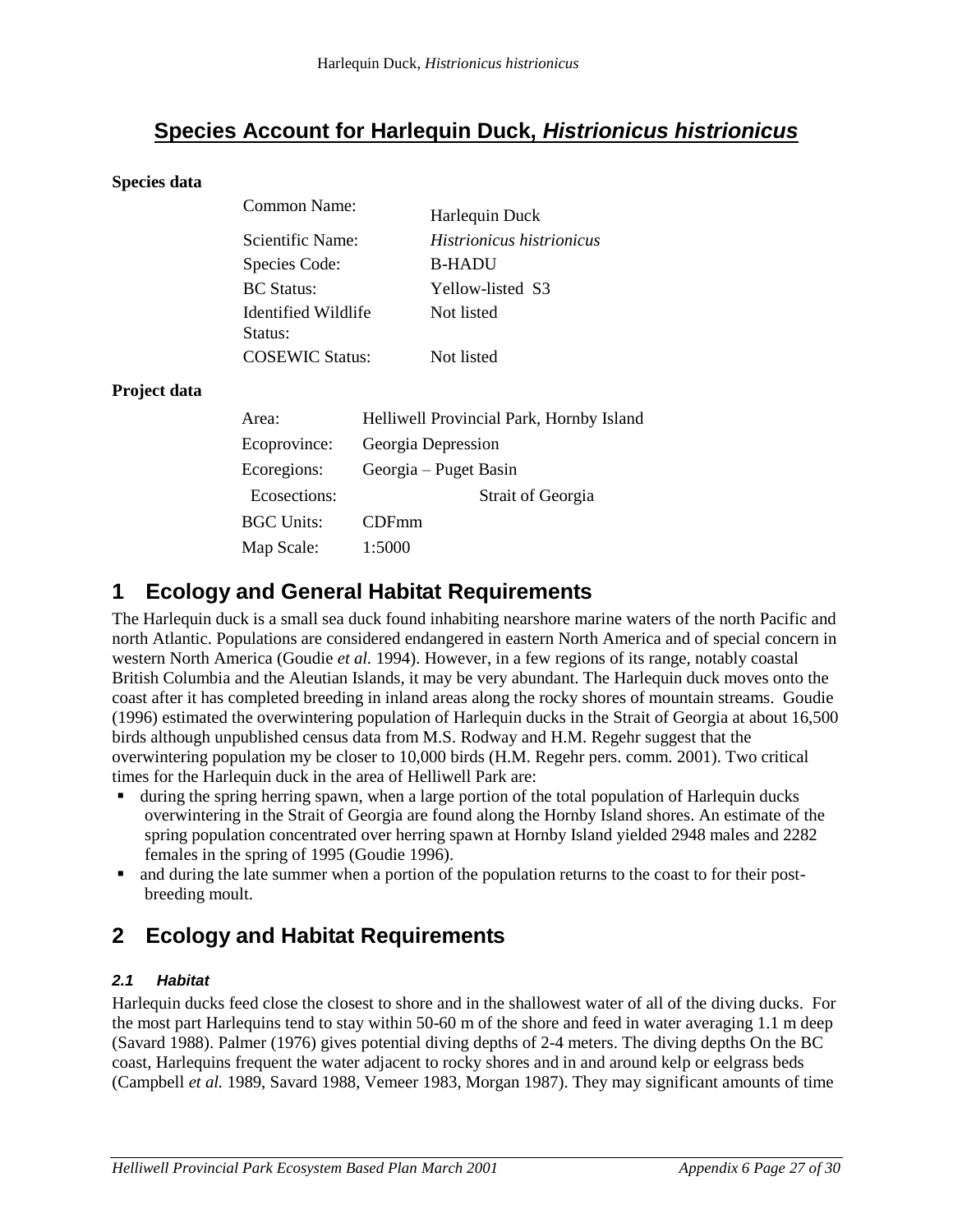"hauled out" or "roosting" on submerged rocks and ledges n the intertidal zone (Goudie 1996). Individual birds tend to have high site fidelity.

#### *2.2 Food*

The principal food species of the Harlequin duck in the Hornby Island region are epibenthic molluscs (snails, limpets, chitons) and crustaceans (shrimp, crabs, barnacles, echinoderms), fish eggs, and marine plants. The principal food items vary by season. A recent study of Harlequin duck feeding behaviour in the Hornby Island area found that the most frequently observed prey items switched from snails (predominately *Littorina scutulata*) during the winter months to herring spawn during the early March period when herring spawn in large numbers in the region, and crabs (predominately *Hemigrapsus nudus*) during the late summer moult period (M.S. Rodway, unpub. data). Harlequin ducks also feed on polychaete worms especially in the spring months when they were the third most abundant species in the diet of Harlequins in the Hornby Island region (*ibid.*). Marine plants, such as *Fucus* spp. and *Zostera* spp., were observed in the diet of Harlequin ducks especially during the March period when they were feeding on herring spawn (*ibid.*). It is thought that these plants were ingested incidentally to the herring spawn (*ibid*.). Feeding studies indicate that Harlequin ducks are opportunistic feeders, feeding on those epibenthic prey species that are most abundant in the limited depth range to which they can dive. The seasonal variation in prey may be related to the seasonal abundance of that prey item (e.g. herring in spring and crabs in August when the young of the year are becoming available) and the lack of daytime low tides during the winter months.

#### *2.3 Reproduction*

The western North American population of Harlequin ducks breed in the mountainous areas of Alaska, BC and the mid-western US; the eastern population breeds from southern Baffin Island to central Quebec and eastern Labrador (Bellrose 1976). Nesting sites are typically along the rocky shores of mountain streams.

# **3 Distribution**

#### *3.1 Provincial Range*

Harlequin ducks winter along the Pacific coast from southern Alaska to central California and on the Atlantic coast from Labrador to New Jersey (Bellrose 1976). In BC they common to locally very common migrants, summer visitants and fairly common to locally common in winter (Campbell *et al.* 1989).

#### *3.2 Distribution in Project Area*

The population of Harlequin ducks in the Hornby Island area is estimated at a maximum of about 5,400 birds during the period of the spring herring spawn. An aggregation of 4-5,000 birds was observed over the spring herring spawn along the Hornby Island shores in 1995 (Goudie 1996); this is the largest recorded concentration of Harlequin ducks in the world. A recent census of the overwintering population estimated that 600-700 Harlequin ducks are present in the Hornby Island region (unpublished census data from M.S. Rodway and H.M. Regehr). In the park area large numbers of Harlequin ducks are frequently seen roosting on the intertidal rock platforms found along the north-east shore of St. John point. Other sites where Harlequin ducks are commonly seen include Ford Cove and Norris Rocks.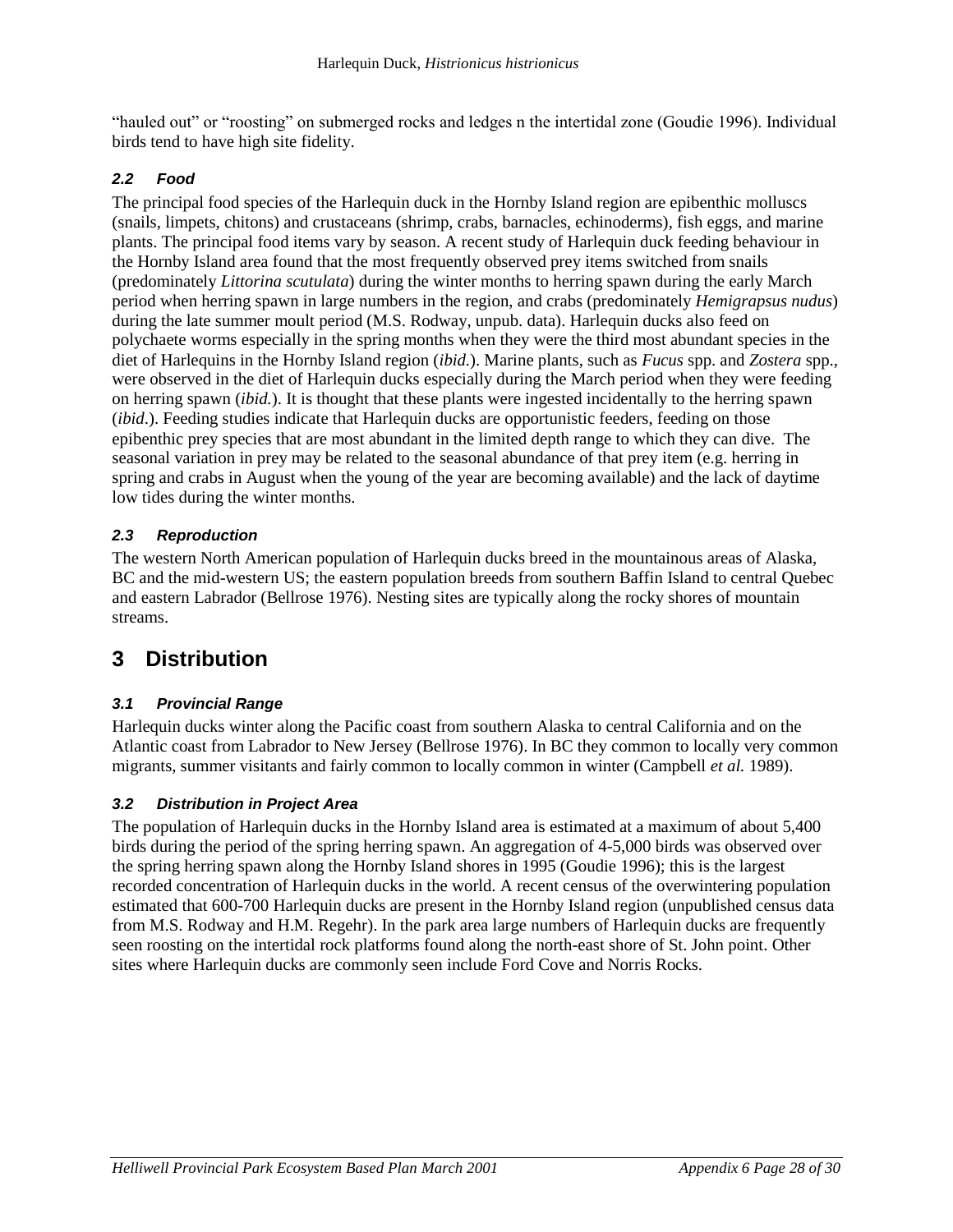### **4 Helliwell-specific Food/cover Life Requisites and Habitat-uses**

| <b>Habitat use</b>                         | Significant food/cover life requisites. |  |  |  |  |
|--------------------------------------------|-----------------------------------------|--|--|--|--|
| Living as adult during non-breeding season | Food, Security habitat                  |  |  |  |  |
| Post breeding moult                        | Food, Security habitat                  |  |  |  |  |
| Mating, egg-laying and rearing young       | N/A                                     |  |  |  |  |
| (Reproducing)                              |                                         |  |  |  |  |

#### **Table 5. Food/cover life requisites rated for Harlequin Ducks in Helliwell Provincial Park.**

| Food/cover<br>life requisite | Habitat-use                                   | <b>Months</b>          | TEM/MEM unit-type suitable as habitat<br>component                                                     |
|------------------------------|-----------------------------------------------|------------------------|--------------------------------------------------------------------------------------------------------|
| Food                         | Living as adult during<br>non-breeding season | September<br>$-$ April | Subtidal Marine Ecosystem: Rock substrate;<br>< 4m; semi-protected/semi-exposed marine<br>areas        |
| Food                         | Moulting                                      | $June -$<br>September  | Subtidal Marine Ecosystem: Rock substrate;<br>< 4m; semi-protected/semi-exposed marine<br>areas        |
| Security<br>habitat          | Living during non-<br>breeding season         | September<br>$-$ April | Roosting: Intertidal Marine Ecosystem: Rock<br>Platform, ; semi-protected/semi-exposed<br>marine areas |
| Security<br>habitat          | Moulting                                      | $June -$<br>September  | Moulting: Intertidal Marine Ecosystem: Rock<br>Platform, ; semi-protected/semi-exposed<br>marine areas |

#### **4.1 Non-breeding season**

#### **4.1.1 Food**

Harlequin ducks forage in shallow, semi-protected, rocky coastal regions coasts of Hornby and Denman Islands. The preferred food species are epibenthic molluscs and crustaceans such as snails, limpets, chitons, shrimp, crabs, barnacles, echinoderms and algae. Herring spawn is seasonally an important food source. The primary feeding area within the park are along the coastline from St. John's Point to Whaling Station Bay, and around Flora Islet and Reef.

#### **4.1.2 Security habitat**

Roost sites in the Helliwell vicinity are on the rocky intertidal platform beaches.

#### **4.2 Moulting Period**

After mid-June male Harlequins desert their mates and begin to congregate for their post-nuptial moult at favourable feeding places that are frequently on the coast (Bellrose 1976). It is thought that the birds come back to the same sites year after year (Savard 1988). During this period the ducks are especially vulnerable as they are flightless, concentrated and probably have high energy demands (*ibid*.).

#### **4.2.1 Food**

Food is the same as for non-breeding period. Herring spawn is not present during this period.

#### **4.2.2 Security habitat**

Non-breeding and moulting sites in Helliwell and adjacent areas are similar habitat (see above). Concentrations have been observed around Flora Islet, Phipps Point, Collishaw Point, Tralee Point, Heron